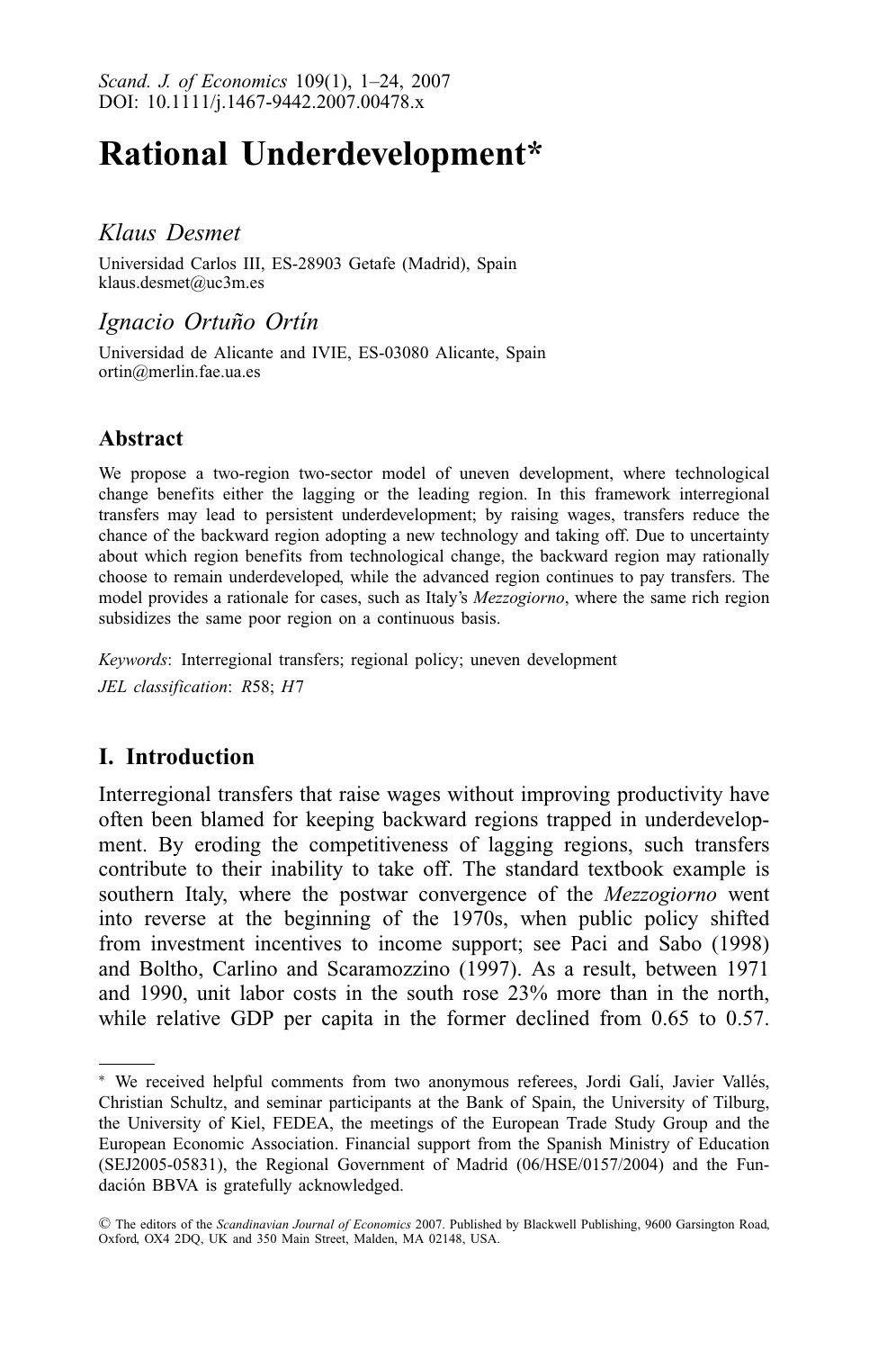Post-reunification Germany tells much the same story. Heavy subsidies and union wage setting resulted in a tenfold jump in relative eastern wages —from 7% in 1991 to 70% in 1998—with relative labor productivity only increasing from 35% to 55%; see Sinn (2000). It did not take long for the new *Länder* to earn the dubious distinction of being called the *Mezzogiorno on the Elbe*. A similar picture emerges from a European-wide study by Padoa Schioppa and Basile (2002). They find that peripheral countries, such as Spain or Ireland, have been catching up faster than peripheral regions, such as southern Italy or eastern Germany. Padoa Schioppa and Basile (2002) point to an already familiar culprit: national unions constrain wages to be the same across regions *within* countries. As this leads to higher unemployment in peripheral regions, union wages increase the demand for interregional transfers, thereby preventing peripheral regions from taking off.<sup>1</sup> Since unions do not have the same power to set uniform wages across countries, peripheral countries do not undergo the same fate.

It seems hard to make sense of transfers that lock backward regions into underdevelopment. Why would the south be willing to accept transfers if they imply giving up the possibility of taking off ? And why would the north want to pump money into a bottomless well? The contribution of this paper is to show how such transfers can be rationalized. That transfers may have a negative impact on development in the backward region is well known; how they can be sustained in equilibrium is not.

To analyze this issue, we propose a two-period model of uneven regional development inspired by Brezis, Krugman and Tsiddon (1993) and Desmet (2002). In the first period, the economy is divided into a rich manufacturing North and a poor agricultural South. In the second period, we introduce a new manufacturing technology, which can locate either in the backward South—attracted by its low wages—or in the advanced North—if spillovers from the previous technology are sufficiently strong to compensate for higher wages. Interregional transfers raise wages in the backward region, thus reducing its chance to adopt the new technology and take off. With high enough transfers, the backward South never adopts the new technology, and is doomed to remain backward.

The main result of the paper is that transfers which condemn the backward region to underdevelopment may Pareto dominate (lower) transfers that give the backward region a chance to take off. This is what we call *rational underdevelopment*. The advanced region gives transfers to protect itself against low-wage competition, thus preventing the backward region

<sup>&</sup>lt;sup>1</sup> In the case of Italy, regional differentials in collective labor contracts ceased to be allowed at the end of the 1960s. Several authors have blamed the lackluster behavior of the *Mezzogiorno* on this policy change; see Faini (1995) and Brunello, Lupi and Ordine (2001).

<sup>C</sup> The editors of the *Scandinavian Journal of Economics* 2007.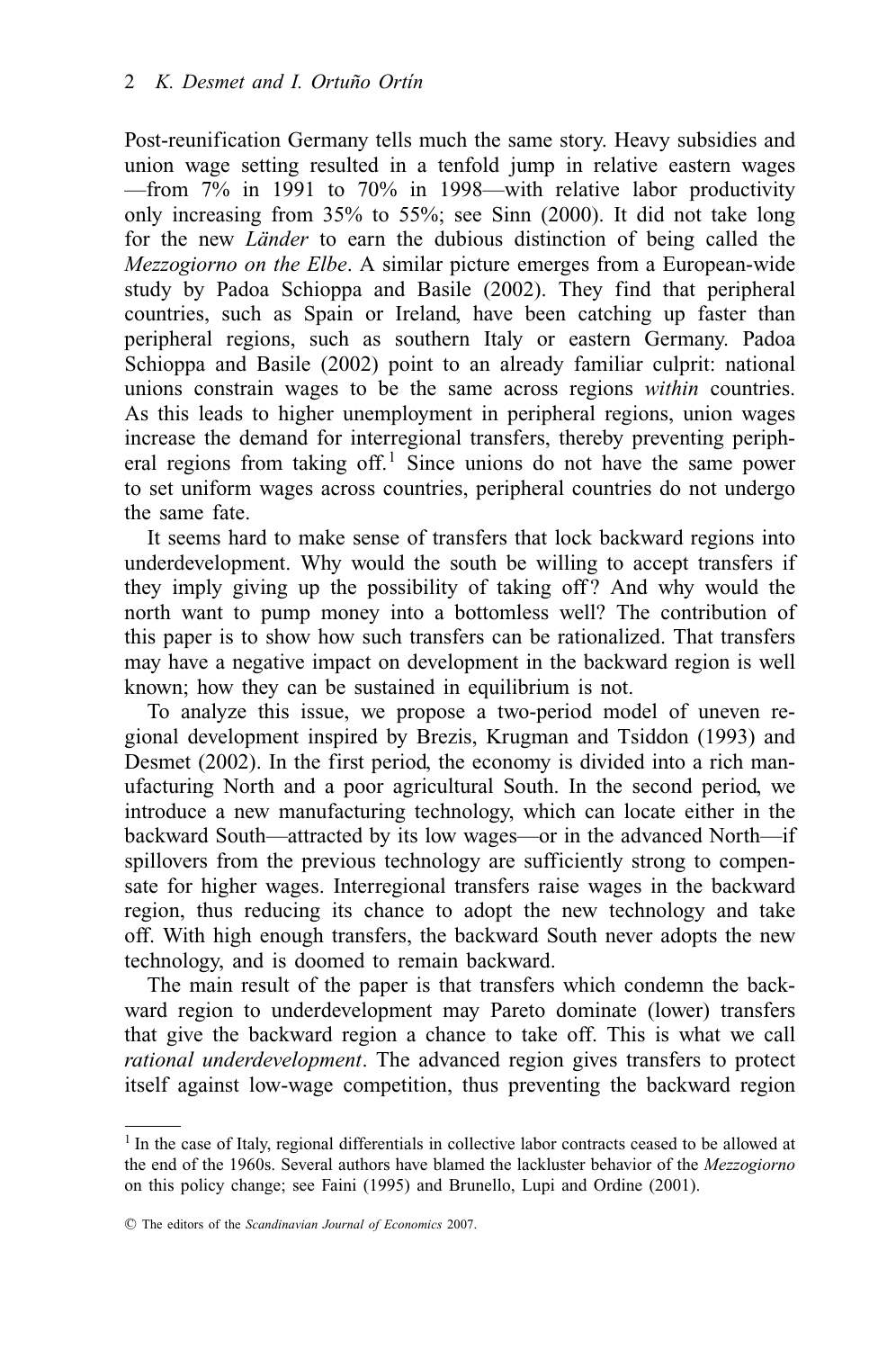from taking off and ensuring its dominant position; the backward region accepts these transfers—and rationally chooses to remain backward because even without transfers it is not sure to benefit from the new technology. To illustrate our theoretical findings, we provide some numerical examples, and show that rational underdevelopment is consistent with reasonable parameter values. Our motivating examples and our focus are on the effects of transfers between regions within developed countries, and not on transfers between rich and poor countries.

Our paper is related to the well-known transfer paradox, dating back to Leontieff (1936). This paradox refers to the possibility of transfers benefiting the donor through an improvement in its terms of trade. If the gains from more favorable terms of trade are enough to compensate the losses from paying transfers, the donor ends up better off. Although this suffices to show why rich regions or countries may be interested in paying transfers, it falls short in explaining why their poor counterparts are willing to accept them.

The same failure to endogenize transfers is revealed in Desmet (2002), which is limited to showing how transfers can make backward regions worse off; it remains silent on whether such policies could be sustained in equilibrium. This is also true for empirical work on the *Mezzogiorno* and eastern Germany by Boltho *et al.* (1997), Alesina, Danninger and Rostagno (1999), Sinn (2000) and Sinn and Westermann (2001). If anything, the common tone is that such regional policies have been misplaced. Our paper claims this is not necessarily the case.

There are, of course, models that explain why transfers arise in equilibrium. A first class of such models argues that interregional transfers can be used to solve a fiscal externality problem. Of particular interest is Wildasin (1994), who shows that local redistributive policies in the rich region may lead to an inefficiently high level of migration. In this case, using transfers to stem migration may make everyone better off. However, unlike in our paper, distortionary public policy is a precondition for transfers to be Pareto improving. A second class of models argues that transfers can be justified as a risk-sharing device against asymmetric shocks; see Alesina and Perotti (1998) and Persson and Tabellini (1996a,b). Asymmetric shocks imply two-way tranfers: region *A* is willing to subsidize region *B* because at some future date *B* will subsidize *A*. This setup can therefore not explain the Mezzogiorno problem: one-way transfers, where the same rich region subsidizes the same poor region on a continuous basis. A third class of models claims that a rich region may be willing to pay transfers to a poor region, because the cost of transfers is compensated by the benefit of a more efficient provision of public goods; see Bolton and Roland (1997). However, none of these papers studies the effect of transfers on the development prospects of the backward regions.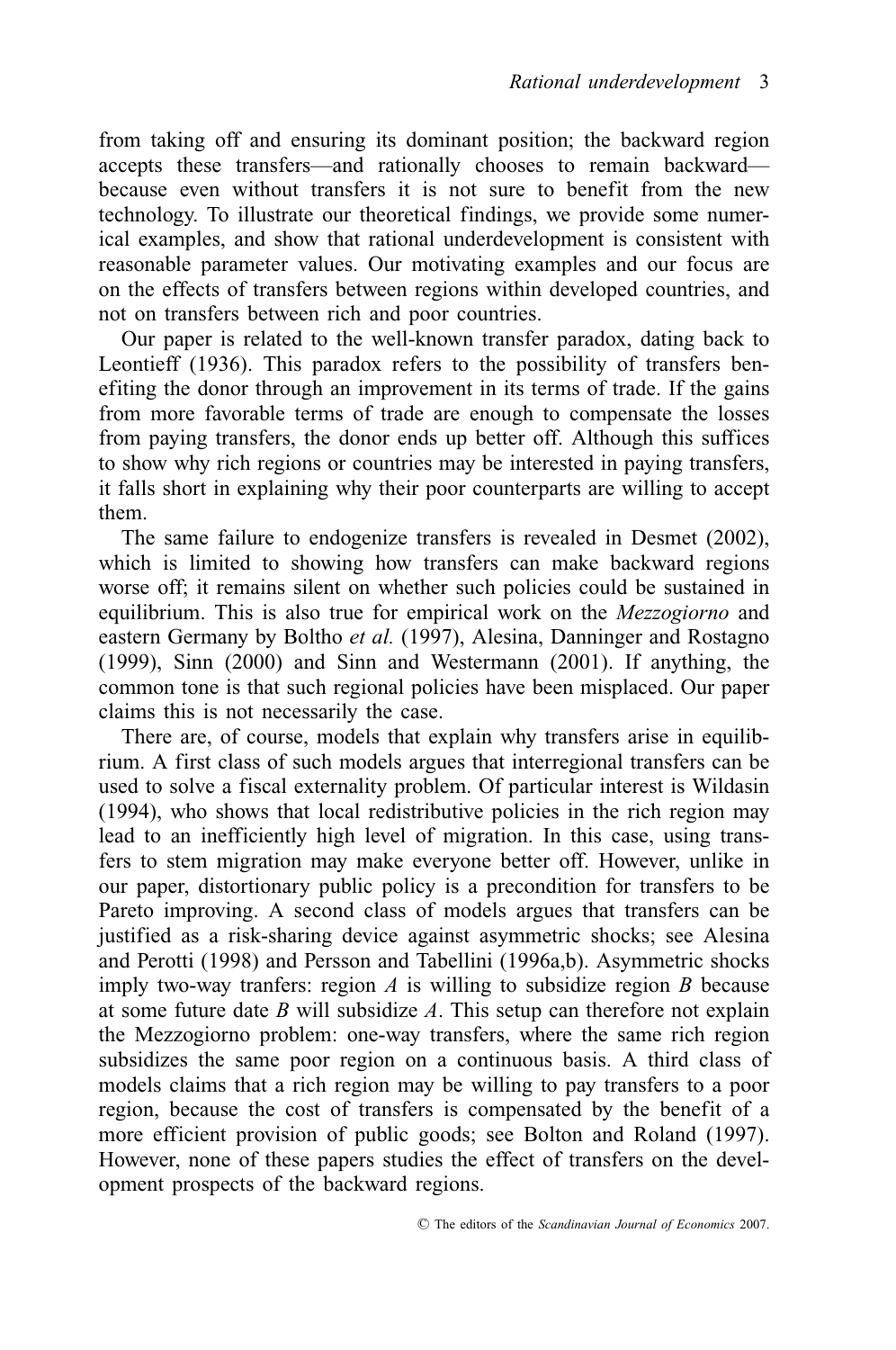Summing up, the literature that explains how transfers keep lagging regions backward is unable to rationalize them, as in Leontieff (1936) and Desmet (2002), whereas the literature that rationalizes transfers does not explain how they keep lagging regions backward, as in Myers (1990), Wildasin (1994), Persson and Tabellini (1996a) and Bolton and Roland (1997). The contribution of our paper is to tackle both issues simultaneously. We show how transfers that harm the development prospects of a backward region may be rational. The North ensures that it remains in the lead, whereas the South prefers the certainty of transfers to the uncertainty of taking off.

The motives that give rise to transfers in our model require some further justification. Post-reunification Germany provides a good illustration of what we have in mind. The first part of our argument says that the rich region is willing to pay transfers, because it is worried about low wage competition. Akerlof, Rose, Yellen, Hessenius, Dornbusch and Guitian (1991) claim that western German unions pushed for wage equality, because they were worried about firms moving east, and workers moving west. They quote the journal of the German trade unions, *Die Quelle*, as arguing that the absence of wage parity would drive down western wages. They also provide evidence of western auto workers expressing their concern about worsening conditions after Volkswagen established new facilities in the east. Sinn and Sinn (1992) note that western German capital owners were also often in favor of wage parity, as this would protect the value of past investments in the west. They quote the chairman of the Metal Trades Employers Association as "vigorously" defending eastern wage increases.

The second part of our argument says that the poor region is willing to accept transfers, because it prefers the certainty of transfers to the uncertainty of take off. Eastern Germans seemed content to go along with wage parity. This was not out of ignorance. According to a survey by Akerlof *et al.* (1991), a full 80% of eastern Germans understood that their wages were increasing faster than their productivity. Moreover, they were aware that such policies could have detrimental effects on employment. In a poll conducted by the Allensbach Institute in 1990, only 45% of east Germans thought their firm would survive; see Akerlof *et al.* (1991). In spite of this dismal outlook, eastern workers preferred wage equality. Transfers in the form of unemployment benefits provide a convincing explanation to this apparent puzzle; see Akerlof *et al.* (1991) and Sinn and Sinn (1992). Since German unemployment benefits depend on terminal wages, workers may have preferred a significant, though brief, wage increase, before becoming unemployed. This arrangement may have benefited eastern Germans in two ways: it increased their income under the bad outcome of unemployment, and it may also have raised their expected income.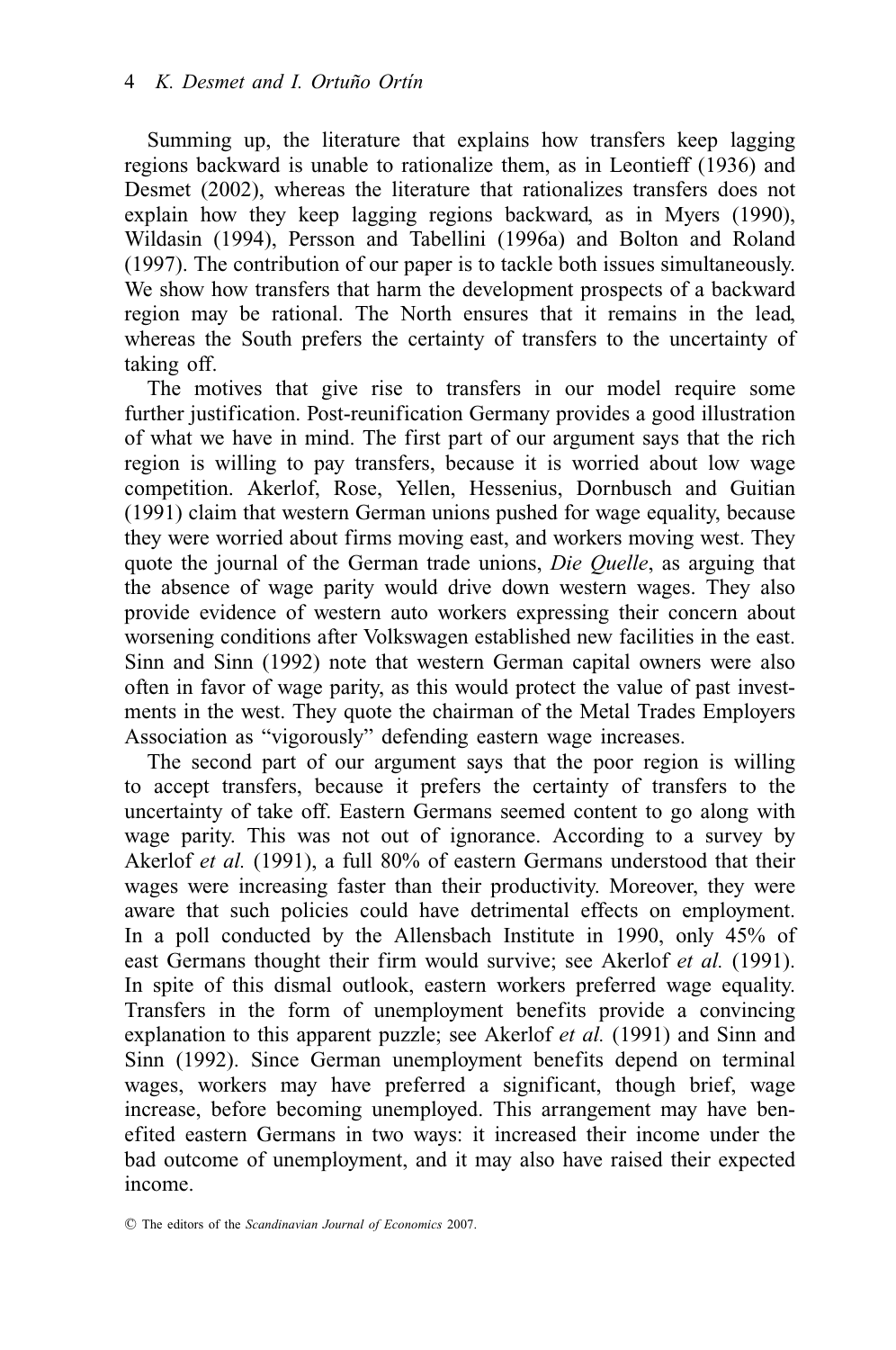A relevant question is whether there is anything that makes a region different from a country. While our theoretical model does not differentiate between the two, the focus is clearly on regions *within* countries. Indeed, the motivating examples and the numerical exercises refer to regions. In addition, the policy instruments we have in mind, such as wage subsidies or unemployment benefits, are more fitting for transfers between regions.

The rest of the paper is organized as follows. In Section II we introduce the theoretical model and give conditions under which rational underdevelopment may occur. Section III provides some numerical examples. Section IV concludes.

# **II. The Model**

The basic structure of the model closely follows Brezis *et al.* (1993) and Desmet (2002). Consider two regions, North and South. Variables that refer to the South are denoted by an asterisk. Labor is the only factor of production and is geographically immobile. While criticizable in the case of the U.S., this latter assumption seems reasonable in the European context. The size of the labor force is the same in both regions:

$$
L=L^*=1.
$$

Let  $Q_F$  ( $Q_M$ ) denote output of food (manufactures), and  $L_F$  ( $L_M$ ) labor employed in food (manufactures). Food technologies are identical in North and South:

$$
Q_F = L_F \tag{1}
$$

$$
Q_F^* = L_F^*.
$$

Manufacturing production, however, is subject to region-specific learning externalities, so that manufacturing technologies differ across regions:

$$
Q_M = AL_M \tag{3}
$$

$$
Q_M^* = A^* L_M^*.
$$
\n<sup>(4)</sup>

Food and manufacturing should not be interpreted literally; they are metaphors for a sector with no learning and a sector with learning. All consumers have identical preferences:

$$
U(C_M, C_F) = v(C_M^{\mu} C_F^{1-\mu}),
$$
\n(5)

where  $\nu$  is a strictly increasing and strictly concave function,  $C_F$  and  $C_M$  denote the consumption of food and manufactures, and  $\mu > 1/2$ .<sup>2</sup> Consumers,

<sup>&</sup>lt;sup>2</sup> This ensures uneven development between both regions. Without this assumption, both regions would produce food, and wages would equalize.

<sup>C</sup> The editors of the *Scandinavian Journal of Economics* 2007.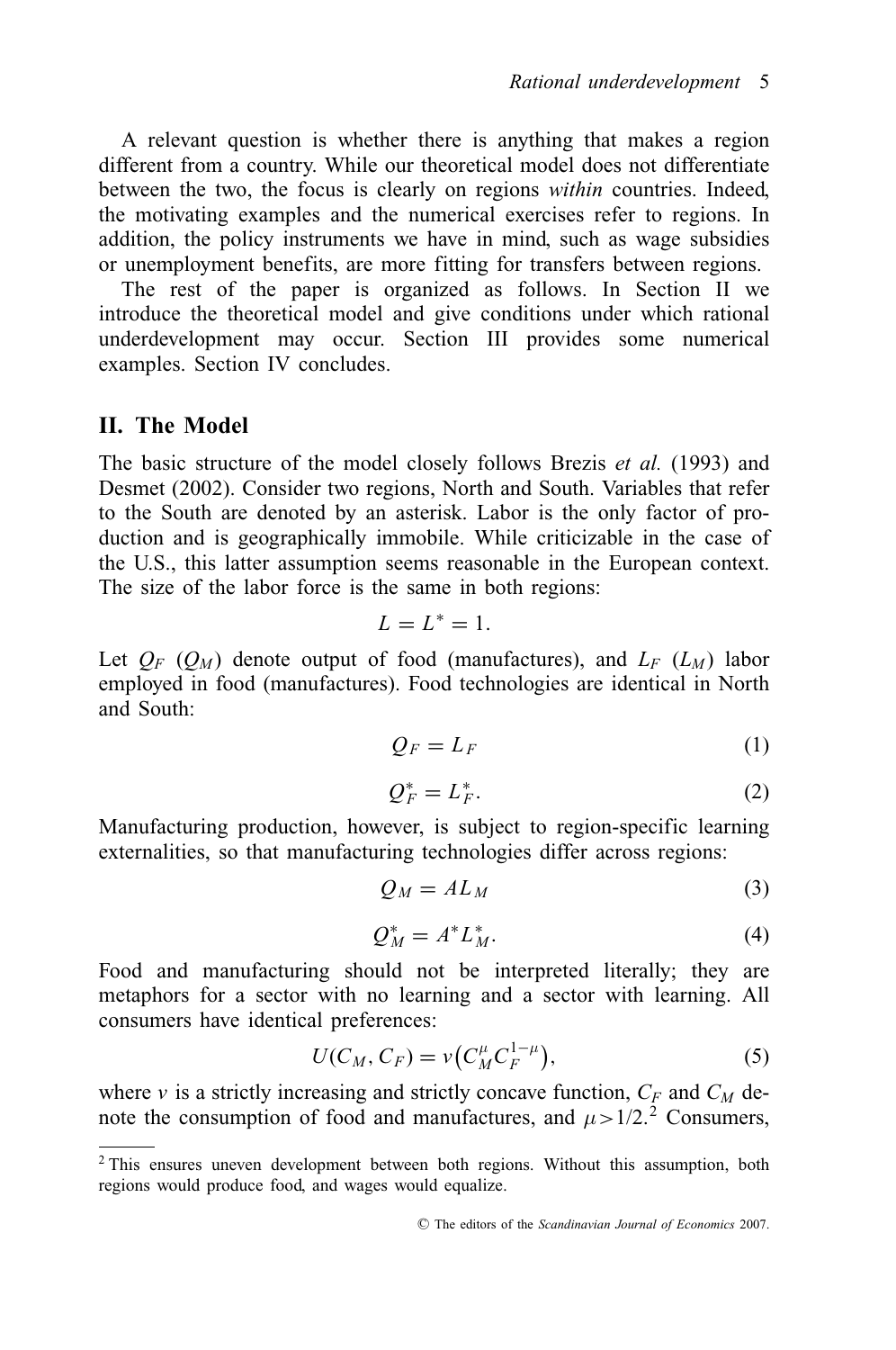therefore, are risk averse, and spend a fraction  $\mu$  of their income on manufactures. After normalizing the food price to 1, the inverse demand function of manufactures relative to food is:

$$
\frac{C_M}{C_F} = \frac{\mu}{1 - \mu} \frac{1}{p_M},\tag{6}
$$

where  $p_M$  denotes the manufacturing price.

The model consists of two periods: in period 1 productivity differences lead the economy to diverge into a rich manufacturing North and a poor agricultural South; in period 2 a new manufacturing technology is introduced, which either reinforces or reverses this pattern of uneven development. In what follows we study each period in turn.

# *Period 1*

In period 1 the economy is fully specialized: the North produces manufactures and the South produces food. Plugging production into (6) gives us the equilibrium manufacturing price:

$$
p_M = \frac{\mu}{1 - \mu} \frac{1}{A}.\tag{7}
$$

For full specialization to be an equilibrium, no one in the South should have an incentive to switch to manufacturing production, so that:

$$
1 > \frac{\mu}{1 - \mu} \frac{A^*}{A}.\tag{8}
$$

In other words, the productivity advantage of the North needs to be sufficiently large compared to the relative importance of manufacturing consumption, so that the North is able to satisfy on its own all of the manufacturing demand in the economy. Likewise, no workers in the North should have an incentive to switch to food; this result is immediate, since  $\mu$  > 1/2. Given the manufacturing price (7), relative wages are:

$$
\frac{w}{w^*} = \frac{\mu}{1 - \mu}.\tag{9}
$$

The economy is therefore divided into a rich manufacturing North and a poor agricultural South. There is a Dutch disease flavor to this story. By having a comparative advantage in food, the South gets stuck in agricultural production, and by doing so gives up future productivity gains in manufacturing; see Matsuyama (1992) and Krugman (1987).

The central government now reduces regional inequality by limiting the relative wage in the rich region to  $\alpha$ , where  $1 \le \alpha \le \mu/(1-\mu)$ ; the smaller *α*, the greater the degree of redistribution. The value of *α* is decided at the beginning of the first period, and lasts until the end of the second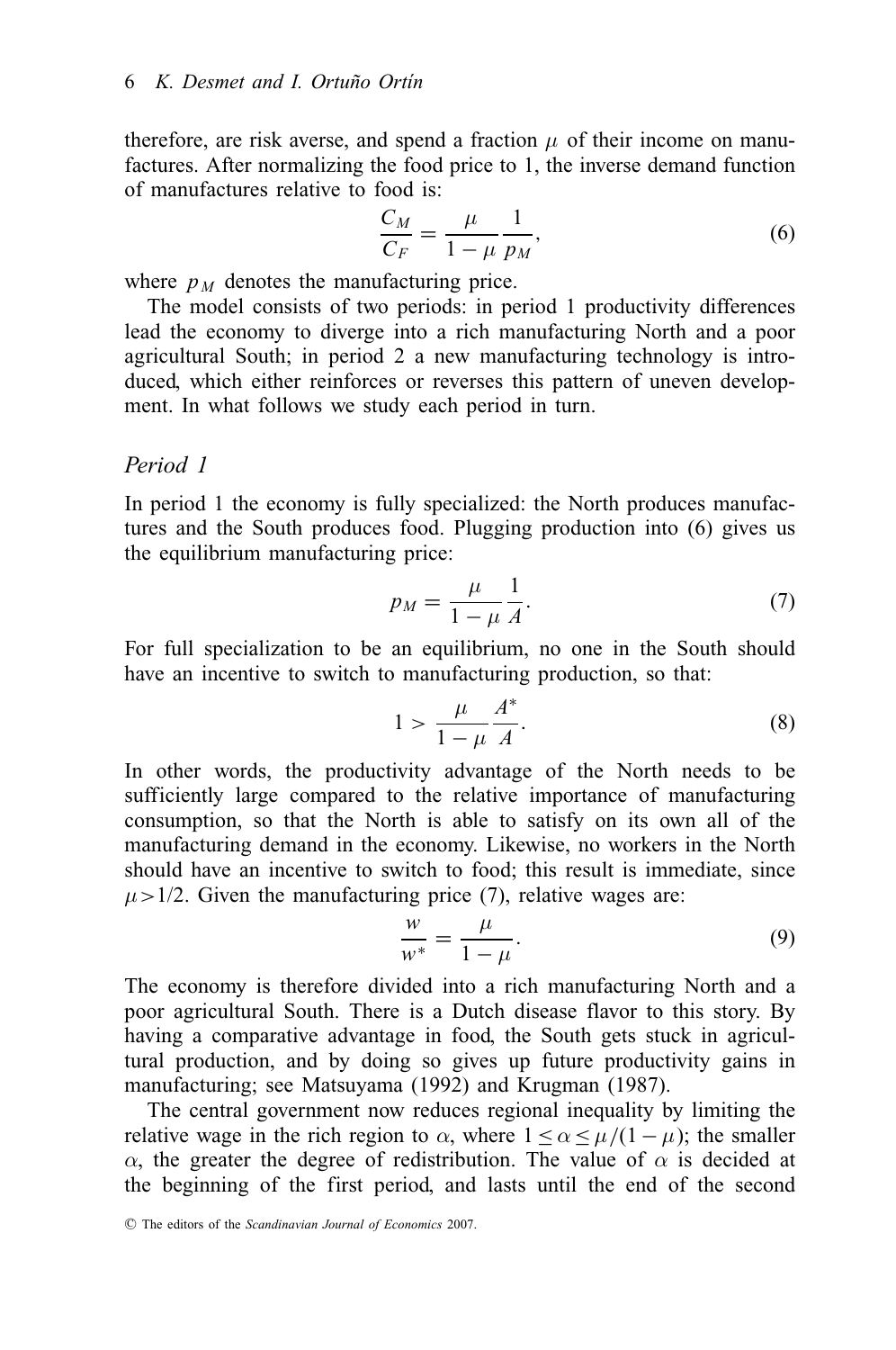period. In a two-period model—unlike in an infinite-horizon model—such a policy is time inconsistent: the rich region has no incentive to subsidize the poor region in the second period. This problem would disappear in an infinite-horizon model.<sup>3</sup>

Interregional redistribution is implemented by taxing manufacturing workers in the rich region, and subsidizing food workers in the poor region. The redistribution policy does not give anyone an incentive to switch sectors, so that production is unaffected. Given homothetic preferences, the relative manufacturing price does not change either. Only wages are affected by redistribution.

Since, in the first period, Northern taxes subsidize Southern workers, wages drop in the North and rise in the South:

$$
w = p_M A - t \tag{10}
$$

$$
w^* = 1 + t^*,
$$
 (11)

where the tax  $t$  and the subsidy  $t^*$  are such that:

$$
\frac{w}{w^*} = \alpha.
$$
 (12)

Assuming a balanced budget, we have:

$$
t = t^*.\tag{13}
$$

Using (7) and (10)–(13), we can derive wages, as a function of  $\alpha$ , in both regions:

$$
w = \frac{1}{1 - \mu} \frac{\alpha}{1 + \alpha} \tag{14}
$$

$$
w^* = \frac{1}{1 - \mu} \frac{1}{1 + \alpha}.
$$
 (15)

This translates into the following utilities for North and South in period 1:

$$
U_1(\alpha) = v \left( \frac{\alpha}{1 + \alpha} A^{\mu} \right) \tag{16}
$$

$$
U_1^*(\alpha) = v \left( \frac{1}{1 + \alpha} A^\mu \right). \tag{17}
$$

Not surprisingly, redistribution increases welfare in the South, and decreases welfare in the North.

<sup>3</sup> Our working paper version (available on request) contains such a time-consistent infinitehorizon model.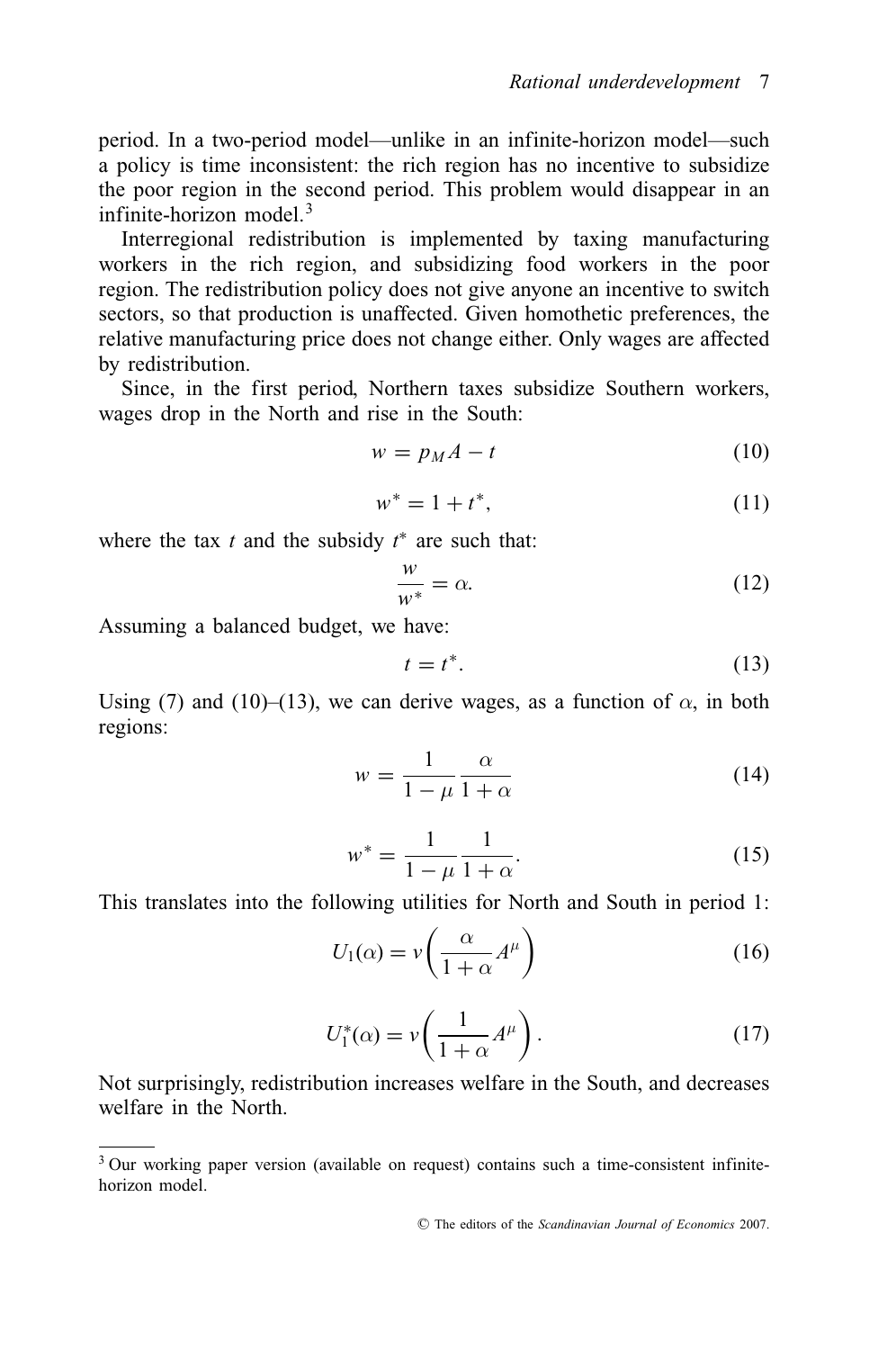Higher wages make the South less attractive for new industries. Interregional transfers may thus contribute to persistent underdevelopment. In the next subsection, we develop this argument in detail.

# *Period 2*

In period 2 a new manufacturing technology is exogenously introduced. Although neither region has any direct experience with the new technology, the North benefits from learning spillovers from the old technology. These spillovers may be large or small, depending on the similarity between the two technologies.

As can be seen in Figure 1, with probability *p* spillovers are large, and the North's productivity in the new technology is high:  $a_h > A$ ; with probability 1− *p* spillovers are small, and the North's productivity in the new technology is low:  $a<sub>l</sub> < A$ . Since the South does not benefit from learning spillovers, its productivity in the new technology in either case is below that of the North:  $a^* < a_l < a_h$ .

Once a region adopts the new technology, it starts accumulating experience and moves up the learning curve of the new technology. Productivity increases until it reaches a maximum  $A > A$ , at which point learning is exhausted. For simplicity, we assume that learning occurs instantaneously.



#### *Fig. 1*. Adoption of new technology

<sup>C</sup> The editors of the *Scandinavian Journal of Economics* 2007.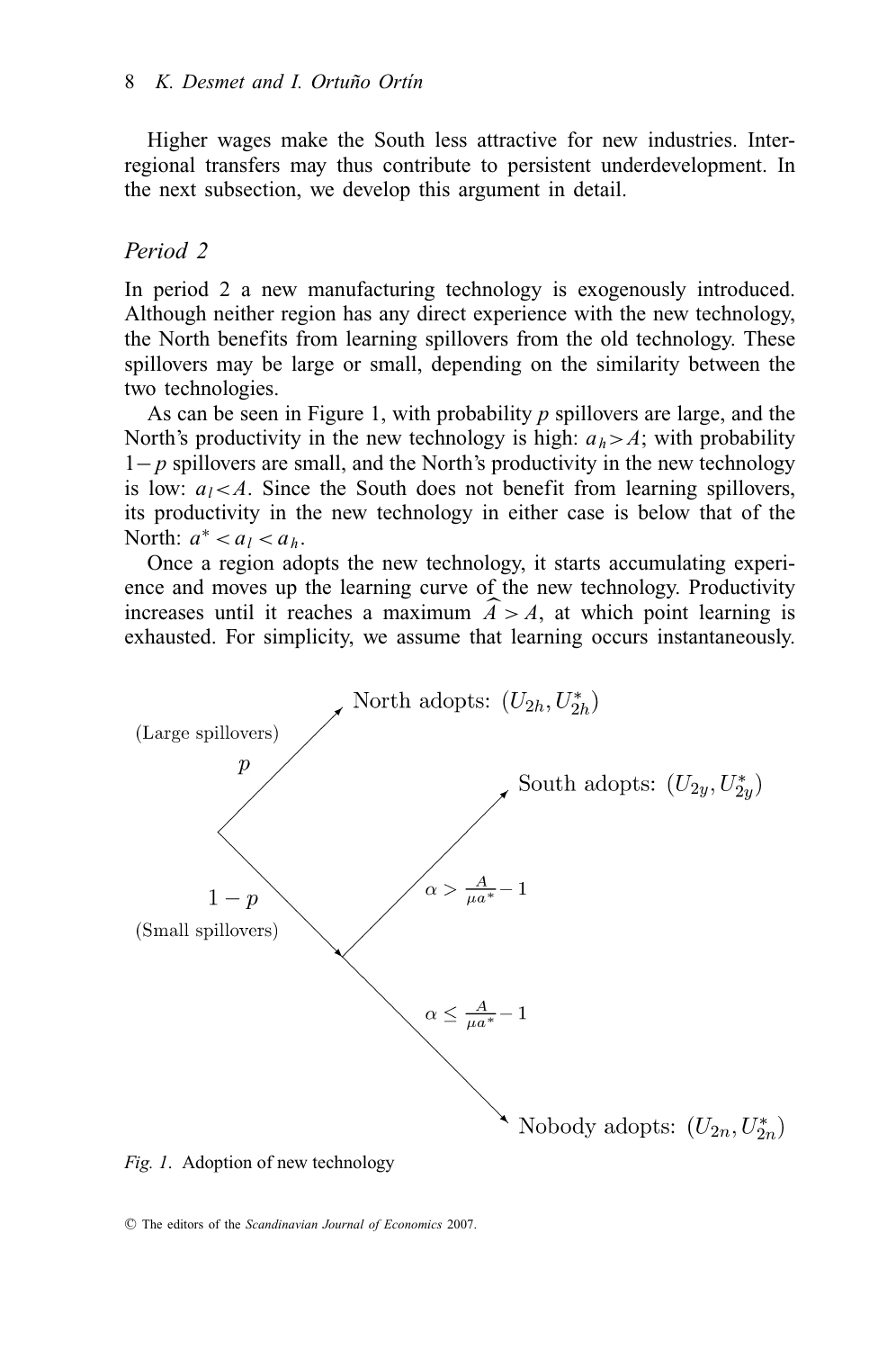This allows us to ignore the transition phase, so that the model boils down to a simple discrete two-period problem.

The effect of the new technology on the development of the North and the South depends on where the new technology locates. In what follows we distinguish between three cases: the North adopts the new technology; the South adopts the new technology; or neither region adopts the new technology.

*Case 1: The North Adopts the New Technology*. In the case of large spillovers, which occurs with probability  $p$ , the North adopts the new technology (since  $a_h > A$ ), whereas the South remains stuck in agriculture.<sup>4</sup> The specialization pattern has not changed; the only difference is that the North now uses a superior manufacturing technology. Given that learning occurs instantaneously, period 2 utilities for North and South are, by analogy with (16) and (17):

$$
U_{2h}(\alpha) = v \left( \frac{\alpha}{1 + \alpha} \widehat{A}^{\mu} \right)
$$
 (18)

$$
U_{2h}^*(\alpha) = v \left( \frac{1}{1+\alpha} \widehat{A}^\mu \right). \tag{19}
$$

Spillovers have allowed the North to attract the new technology in spite of its higher wages. The North reinforces its dominant position, whereas the South remains trapped in underdevelopment.

*Case 2: The South Adopts the New Technology*. In the case of small spillovers, which occurs with probability  $1 - p$ , the North does not adopt the new technology (since  $a<sub>l</sub> < A$ ). The South, however, does adopt the new technology if its workers can earn higher wages by switching from food to the new technology. As can be seen in Figure 1, this happens if  $p_M a^*$  >  $[1/(1 - \mu)][1/(1 + \alpha)]$ , or, equivalently, if redistribution is relatively limited:

$$
\alpha > \frac{A}{\mu a^*} - 1. \tag{20}
$$

Once the South adopts the new technology, it starts moving up its learning curve. Since the new technology is superior to the old technology, the South overtakes the North and the specialization pattern is reversed: the South becomes rich and industrialized, and the North poor and agricultural.<sup>5</sup>

<sup>&</sup>lt;sup>4</sup> Of course, the South may also adopt the new technology if, by doing so, its workers earn higher wages, i.e., if  $\mu a^*/a_h > 1/(1 + \alpha)$ . We assume this condition is never satisfied. <sup>5</sup> We assume the condition for full specialization is satisfied.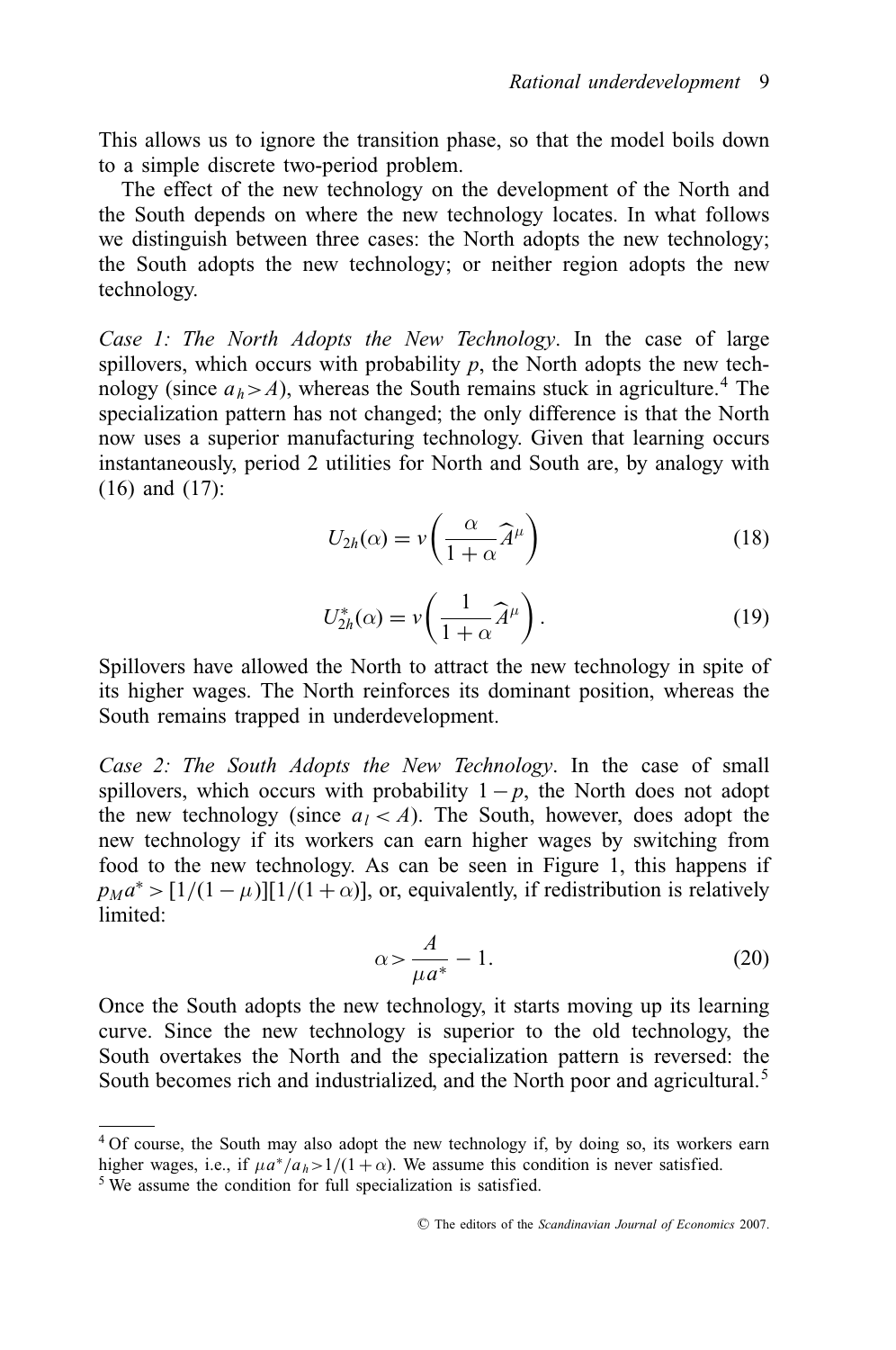Assuming learning occurs instantaneously, period 2 utilities in North and South  $are^6$ 

$$
U_{2y}(\alpha) = v \left( \frac{1}{1 + \alpha} \widehat{A}^{\mu} \right)
$$
 (21)

$$
U_{2y}^*(\alpha) = v \left( \frac{\alpha}{1 + \alpha} \widehat{A}^\mu \right). \tag{22}
$$

The new technology has located in the low-wage South, thereby helping that region to take off and leapfrog. This situation fits the example of Belgium where, during the 1960s, the rural north overtook the industrialized south. As the traditional heavy industries in southern Belgium declined, new activities, such as plastics and lighter metals, located in the north, attracted by its low wages. This eventually led to leapfrogging: whereas in 1950, GDP per capita in northern Belgium was still 14% lower than in the south, by 1990 it was 31% higher.

*Case 3: Neither Region Adopts the New Technology*. The third possibility consists of neither region adopting the new technology. As suggested by Figure 1, this occurs when spillovers are small and when redistribution is relatively high:

$$
\alpha \le \frac{A}{\mu a^*} - 1. \tag{23}
$$

In this case, nothing changes; period 2 utilities in North and South coincide with period 1 utilities: $<sup>7</sup>$ </sup>

$$
U_{2n}(\alpha) = v \left( \frac{\alpha}{1 + \alpha} A^{\mu} \right)
$$
 (24)

$$
U_{2n}^*(\alpha) = v\left(\frac{1}{1+\alpha}A^\mu\right). \tag{25}
$$

Whether the economy is in Case 2 or in Case 3 depends on whether condition (20) or (23) is satisfied. The degree of redistribution therefore determines whether the South has a chance to develop and leapfrog. If redistribution is too high (Case 3), the South is sure to remain backward; at lower levels of redistribution (Case 2), the South may take off. This allows us to define the following two subsets of *α*:

<sup>6</sup> The subscript *y* stands for *"yes, the South adopts"*.

<sup>7</sup> The subscript *n* stands for *"no, the South does not adopt"*.

<sup>C</sup> The editors of the *Scandinavian Journal of Economics* 2007.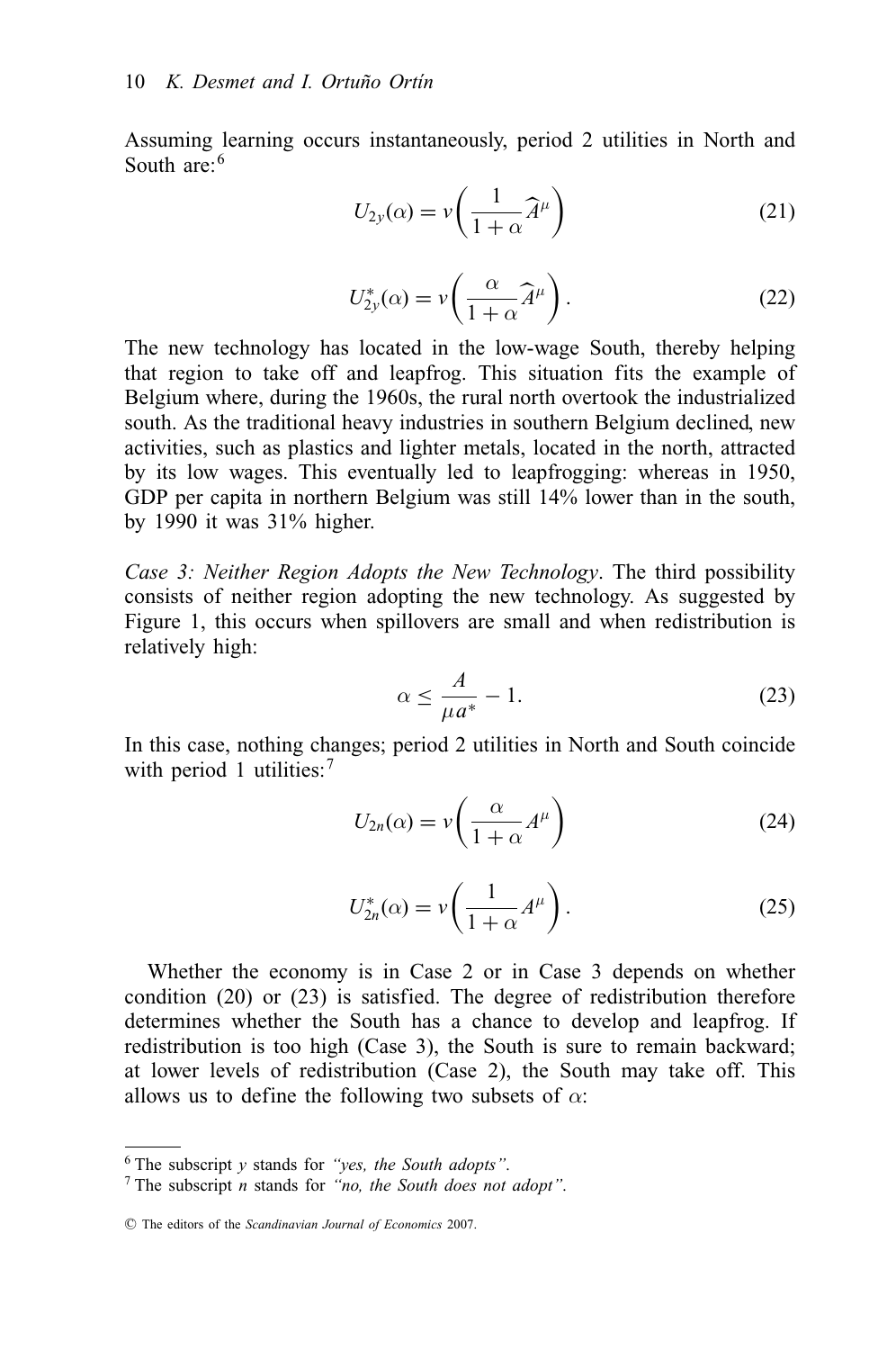**Definition 1.** *For a given*  $\mu$ ,  $a^*$  *and A*, *we define*  $\Gamma$  *as the set of*  $\alpha$  *for which the South never adopts the new technology (condition (23) holds),*  $a$ nd we define  $\Gamma^c$  as the set of  $\alpha$  for which the South has a chance of *adopting the new technology (condition (20) holds)*.

The effect of subsidies to food workers is straightforward: by raising wages in the South, subsidies make the region less attractive for new industries, thus leading to persistent underdevelopment. This suggests, for instance, that the European Union's income support system for farmers contributes to keeping backward agricultural regions poor.

Although technology adoption may be unprofitable from an individual's point of view, it may still be beneficial for a region. In such cases, government intervention may be called for. As an example, the North could subsidize the adoption of the new technology by its own workers. However, we do not consider this possibility for a number of reasons. First, our model may be viewed as a reduced form of a more realistic setup where many new technologies emerge, most of which flounder. In such an environment, subsidizing all new technologies may be too costly, whereas "picking winners" may be impossible due to informational limitations. Second, our focus is on Pareto-efficient interregional transfers. An instance of the North subsidizing its own workers to adopt the new technology does not fall into this class of policies.

## *Joining the Two Periods*

Let  $\beta$  be the common discount factor for both regions. The discounted sum of expected utility in the North depends on whether the South leapfrogs or not:

$$
U_y(\alpha) = U_1(\alpha) + \beta [pU_{2h}(\alpha) + (1 - p)U_{2y}(\alpha)]
$$
 (26)

$$
U_n(\alpha) = U_1(\alpha) + \beta [pU_{2h}(\alpha) + (1 - p)U_{2h}(\alpha)].
$$
 (27)

Similarly, the discounted sum of expected utility in the South depends on whether it takes off or not:

$$
U_{y}^{*}(\alpha) = U_{1}^{*}(\alpha) + \beta \left[ pU_{2h}^{*}(\alpha) + (1 - p)U_{2y}^{*}(\alpha) \right]
$$
 (28)

$$
U_n^*(\alpha) = U_1^*(\alpha) + \beta \big[ p U_{2h}^*(\alpha) + (1 - p) U_{2h}^*(\alpha) \big]. \tag{29}
$$

Summarizing, total expected utility in North and South can be written as:

$$
U(\alpha) = \begin{cases} U_y(\alpha) & \text{if } \alpha \in \Gamma^c \\ U_n(\alpha) & \text{if } \alpha \in \Gamma \end{cases}
$$
 (30)

<sup>C</sup> The editors of the *Scandinavian Journal of Economics* 2007.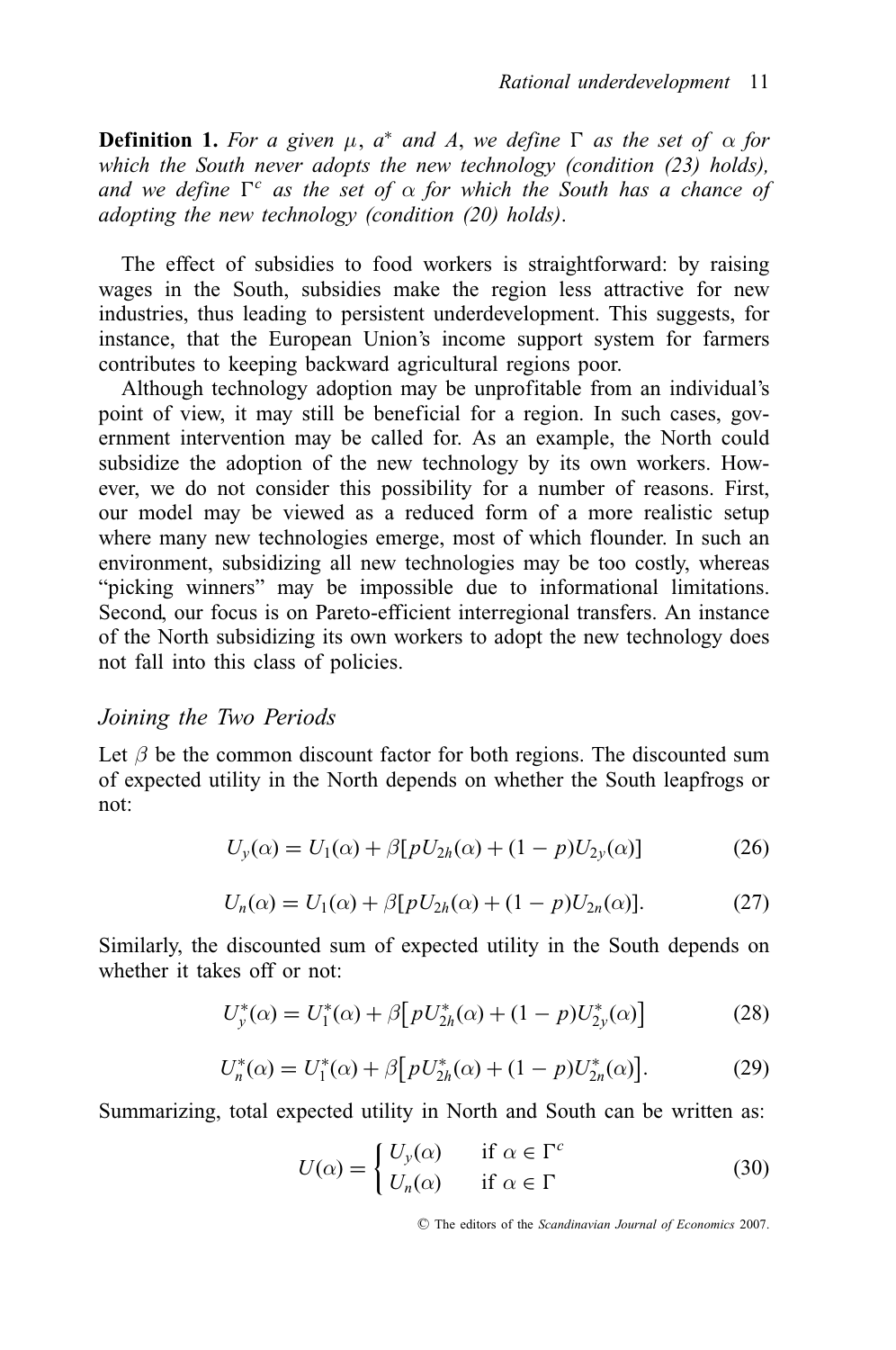$$
U^*(\alpha) = \begin{cases} U_y^*(\alpha) & \text{if } \alpha \in \Gamma^c \\ U_n^*(\alpha) & \text{if } \alpha \in \Gamma. \end{cases}
$$
 (31)

## **III. Rational Underdevelopment**

High enough transfers ensure that the South remains backward. We now want to show that such transfers may be Pareto superior to any other level of transfers where the South takes off. In other words, the South chooses to remain poor, and the North chooses to continue paying transfers. This is what we call rational underdevelopment.

**Definition 2.** *A redistribution policy*  $\alpha \in \Gamma$  *leads to rational underdevelopment if*  $U(\alpha) \ge U(\alpha')$  *and*  $U^*(\alpha) \ge U^*(\alpha')$  *for all*  $\alpha' \in \Gamma^c$ *. We denote by*  $\Gamma^{RU}$  *the set of such redistribution policies.* 

Our goal here is to show that the set of redistribution policies leading to rational underdevelopment is not empty. By giving transfers, the North keeps the South backward, thus making sure it remains in the lead. The South, on the other hand, prefers the certainty of transfers—and relative backwardness—to the uncertainty of taking off. In addition to risk sharing, transfers also lead to consumption smoothing: the North gives up income in the first period for higher expected income in the second period, and the opposite occurs in the South. Although both motives cannot be neatly separated in our particular setup, arguably risk sharing is the dominant factor. In the absence of uncertainty, consumption smoothing would most likely occur through private capital markets. Furthermore, it is straightforward to show that our results would go through in the absence of consumption smoothing. We return to this issue in the numerical section.

Figure 2 gives a graphical example of rational underdevelopment. It shows utility as a function of redistribution. For high levels of redistribution ( $\alpha \in \Gamma$ ) the South never adopts the new technology. In that case the North wants to minimize redistribution, whereas the South wants to maximize redistribution; this shows up in the North's utility increasing in  $\alpha$  and the South's utility decreasing in  $\alpha$ . For low levels of redistribution ( $\alpha \in \Gamma^c$ ) both the North and the South have a chance of attracting the new industry. At the cut-off point between  $\Gamma$  and  $\Gamma^c$ , the utility functions undergo a discrete jump. Since the North prefers that the South not adopt the new technology,<sup>8</sup> the North's utility at the cut-off point between  $\Gamma$  and  $\Gamma^c$  is such that  $U_n(\alpha) > U_{\nu}(\alpha)$ . By analogy, the opposite occurs in the South.

<sup>&</sup>lt;sup>8</sup> We are thus assuming that the productivity increase from the new technology is not too large; Condition 2 discusses this point in further detail.

<sup>C</sup> The editors of the *Scandinavian Journal of Economics* 2007.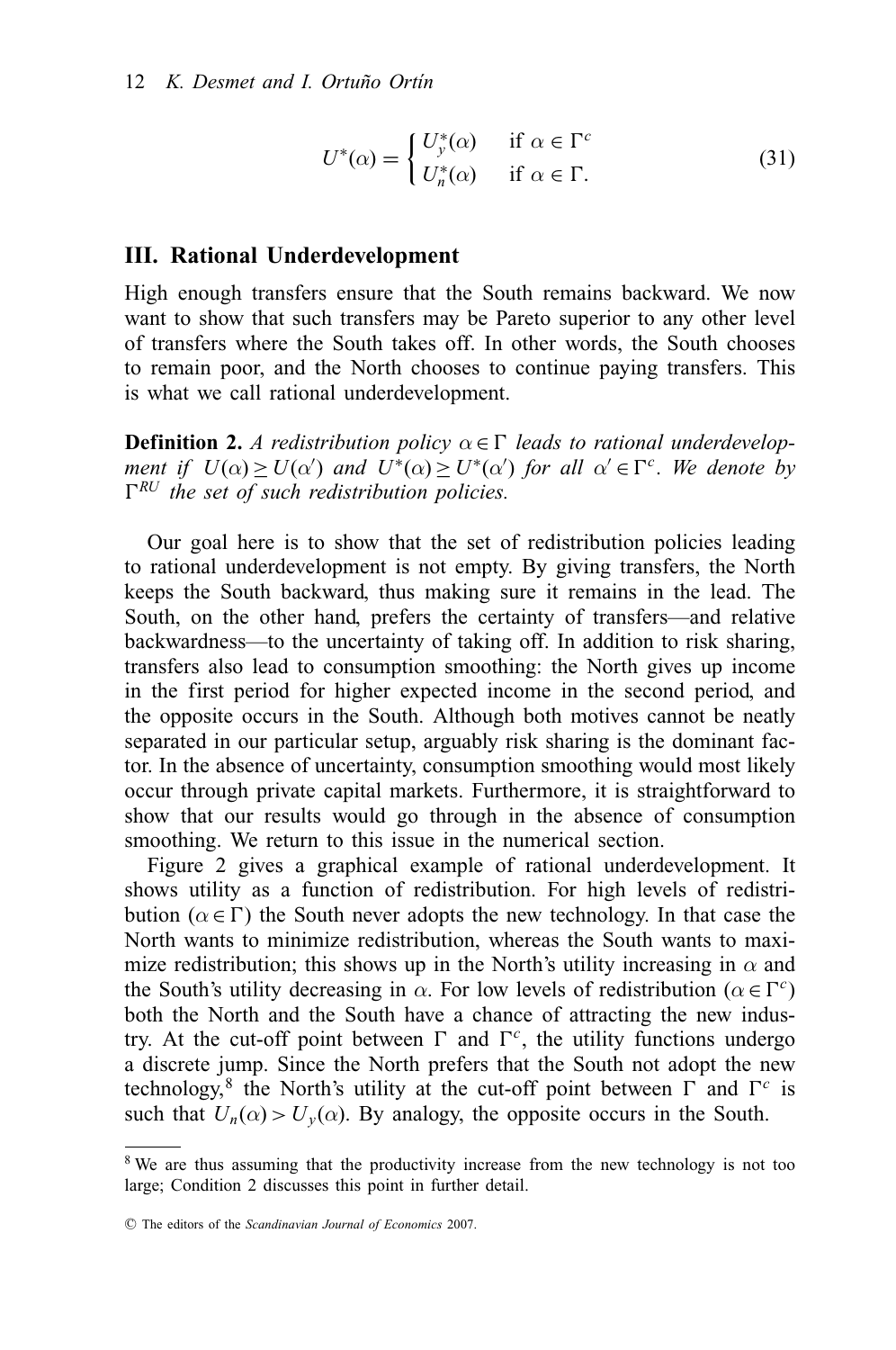

*Fig. 2*. Example of rational underdevelopment

Rational underdevelopment occurs if there are levels of redistribution where the South is sure to remain backward, and which are Pareto superior to any other level of redistribution where the South has a chance of taking off. This corresponds to set  $\Gamma^{RU} \subset \Gamma$  in Figure 2: for all  $\alpha \in \Gamma^{RU}$ , utilities in the North and South are superior to utilities associated with any  $\alpha \in \Gamma^c$ .

Before analytically proving that rational underdevelopment may exist, we add some more structure on the problem. First, for the North to have any interest in paying transfers, it should be uncertain whether it will attract the new technology, and it should care about this second-period uncertainty:

*Condition 1.*  $p < 1$  and  $\beta > 0$ .

Second, if the productivity gain from the new technology is too large, the North may experience welfare gains from the South switching to the new technology; although the North would lose out on the new technology, it would be more than compensated by the decline in the relative manufacturing price. Rational underdevelopment would not occur because the North would prefer that the South adopt the new technology to a situation where no one adopts the new technology. To avoid this case, we put an upper limit on the productivity gain of the new technology: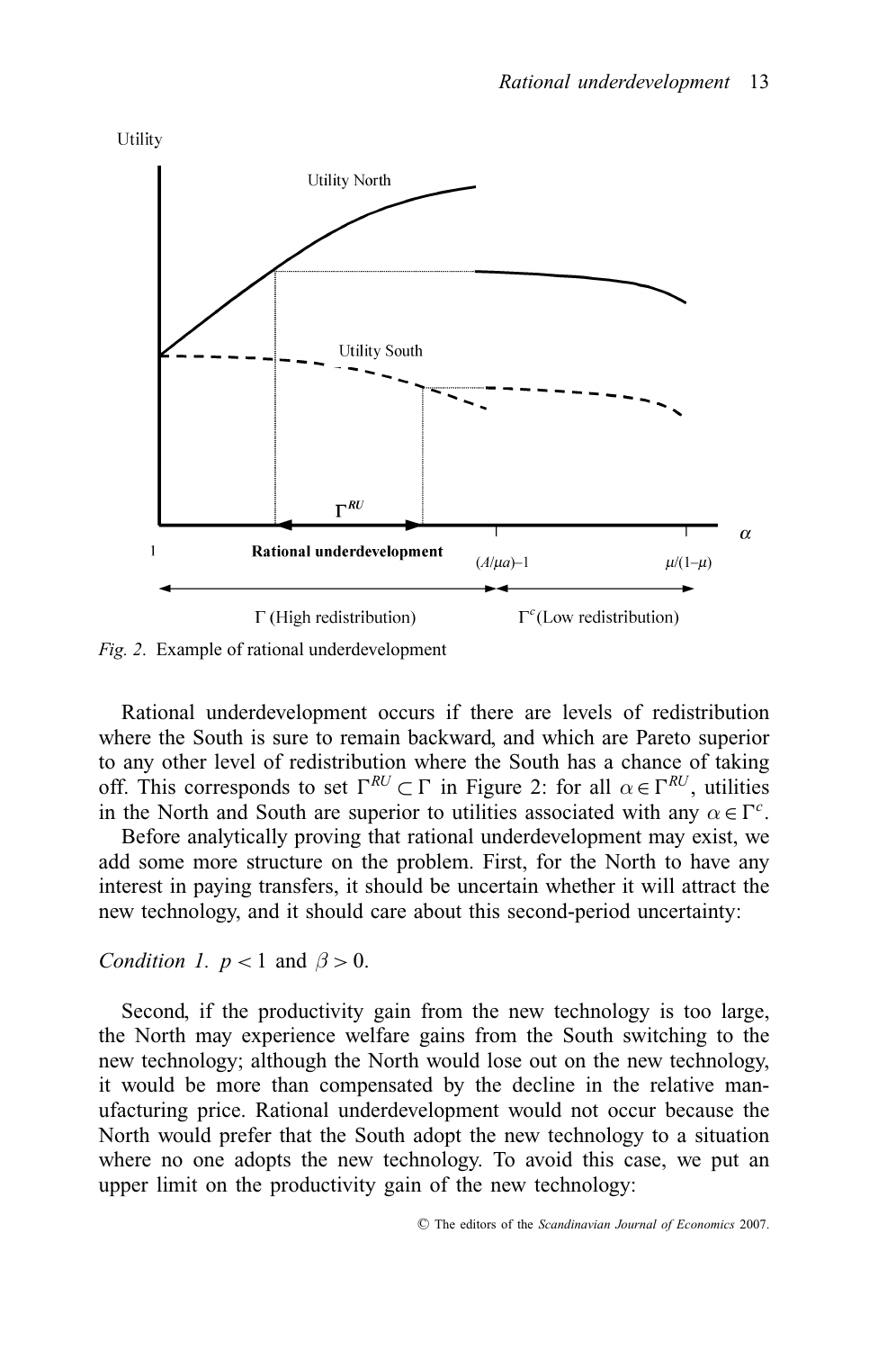*Condition 2.*  $(\overline{A}/A)^{\mu} < \mu/(1-\mu)$ .

Third, focusing on the range of redistribution policies for which neither region adopts the new techology, the North's maximum level of redistribution should be higher than the South's minimum level of redistribution. The North's maximum level of redistribution  $\hat{\alpha}$  is the level above which it prefers zero transfers; the South's minimum level of redistribution *<sup>α</sup>*<sup>∗</sup> is the level below which it prefers zero transfers. Therefore,  $\hat{\alpha}$  is the solution to  $U_n(\hat{\alpha}) = U_y(\mu/(1 - \mu))$  and  $\hat{\alpha}^*$  is the solution to  $U_n^*(\hat{\alpha}^*) = U_n^*(\mu/(1 - \mu))$  This gives us the third condition.  $U_{\mathcal{Y}}^*(\mu/(1-\mu))$ .<sup>9</sup> This gives us the third condition:

*Condition 3.*  $\widehat{\alpha} < \widehat{\alpha}^*$ .

We do not provide the complete set of parameters which satisfy Condition 3, because that set depends in a non-trivial way on  $p$ ,  $\mu$ ,  $A$ , *A*<sup>∗</sup>, *β* and the specific utility function *v*.

It is, however, easy to see that higher risk aversion increases the demand for transfers in both regions, and thus favors Condition 3. To illustrate this point, compare the cases of no risk aversion and very high risk aversion. In the case of no risk aversion, transfers never increase the total utility of the economy, so that they cannot make both regions better off. One region's gain is always the other region's loss, so that Condition 3 is never satisfied. As risk aversion goes up, the possibility of a "bad" outcome starts to weigh more heavily in a region's utility: the North becomes increasingly concerned about falling behind, and the South becomes increasingly worried about being backward. Since transfers mitigate the "bad" outcome in both regions, at high levels of risk aversion it becomes easier to find a set of transfer policies which are welfare improving for both North and South.

We are now ready to prove analytically that, under certain conditions, rational underdevelopment exists:

**Theorem 1.** *Let Conditions 1, 2 and 3 hold. Let all parameters but a*<sup>∗</sup> *be fixed. Then, there exists*  $k \leq A$ *, such that for all a<sup>\*</sup>*  $\leq k$  *we have rational*  $u$ nderdevelopment, i.e., the set  $\Gamma^{RU}$  is not empty.

*Proof* : See the Appendix.

Summing up, rational underdevelopment tends to occur if productivity gains deriving from the new technology are modest (Condition 2); risk aversion

<sup>&</sup>lt;sup>9</sup> If  $U_n(\alpha) > U_y(\mu/(1-\mu))$  for all  $\alpha \in \Gamma$ , we take  $\hat{\alpha} = 1$ ; and if  $U_n^*(\alpha) > U_y^*(\mu/(1-\mu))$  for all  $\alpha \in \Gamma$ , we take  $\hat{\alpha}^{ast} = A/(\mu a^*) - 1$ . Likewise, if  $U_n(\alpha) < U_y(\mu/(1-\mu))$  for all  $\alpha \in \Gamma$ , we take  $\hat{\alpha}^* = A/(\mu a^*) - 1$ . Likewise,  $\hat{\alpha}^* = A/(\mu a^*) - 1$ . take  $\hat{\alpha} = A/(\mu a^*) - 1$ ; and if  $U_n^*(\alpha) < U_y^*(\mu/(1-\mu))$  for all  $\alpha \in \Gamma$ , we take  $\hat{\alpha}^* = 1$ . Since *U<sub>n</sub>*( $\alpha$ ) is strictly increasing and *U*<sup>\*</sup><sub>*n*</sub>( $\alpha$ ) is strictly decreasing,  $\hat{\alpha}$  and  $\hat{\alpha}$ <sup>\*</sup> are well defined.

<sup>C</sup> The editors of the *Scandinavian Journal of Economics* 2007.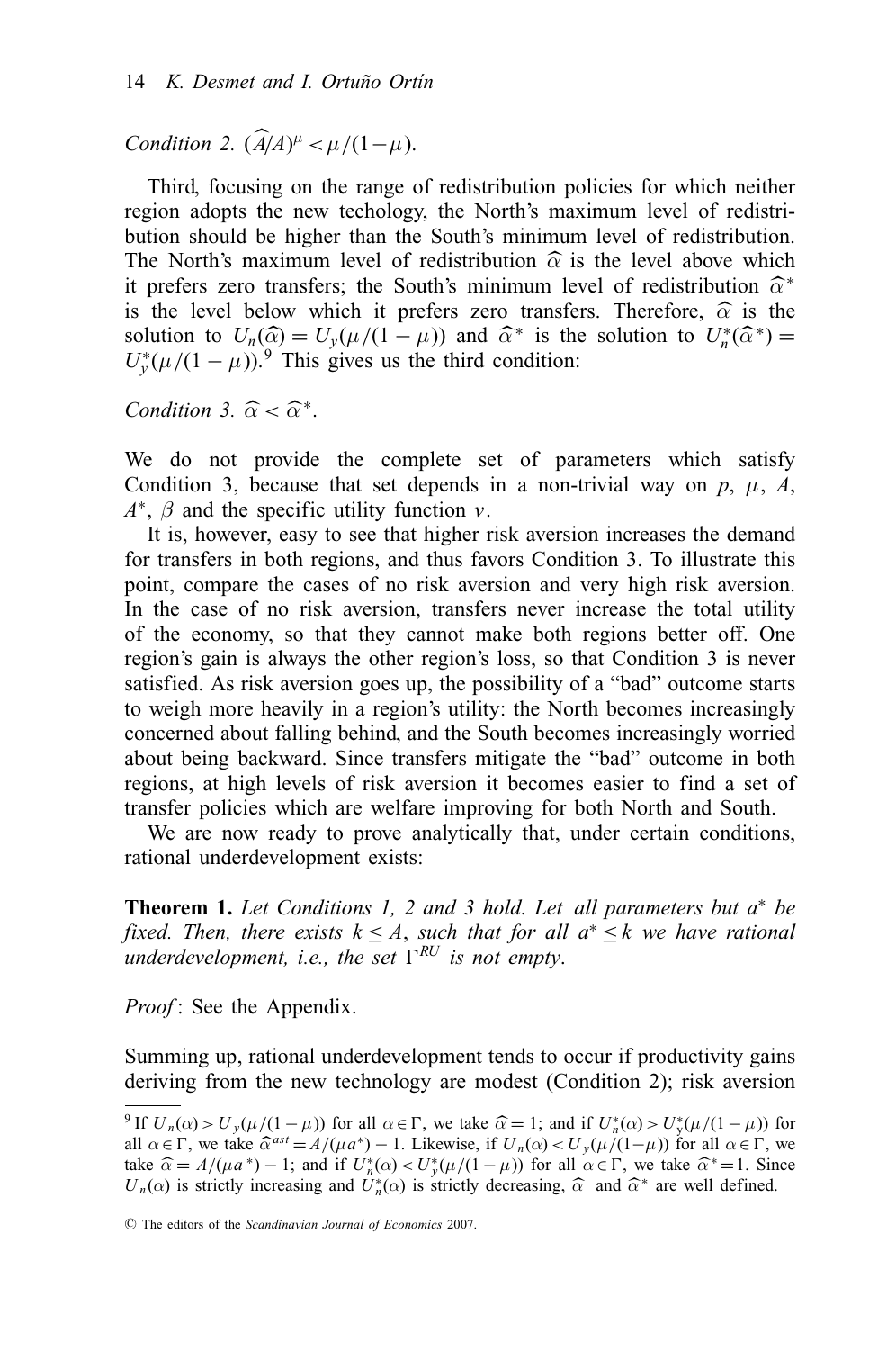is high (Condition 3); and the initial productivity of the new technology in the South is low (Theorem 1). All these conditions have already been discussed, except the last one, which has an easy interpretation: for a low value of *a*<sup>∗</sup>, the South only adopts the new technology if its wages are also low. In that case a modest transfer scheme may be enough to keep the South from attracting the new technology.

A relevant question is whether and how our results depend on the assumption that technological change takes place only once. As mentioned above, it is straightforward to generalize our result to an infinite-horizon overlapping-generations model. This would seem to be the right setup if the focus is on technological breakthroughs, which occur only "once every generation". If, instead, we were to think of an infinite-horizon representative-agent model with technological change every period, the case for rational underdevelopment would weaken.

Before continuing, note that our example of wage subsidies might be regarded as too restrictive. However, in a more realistic setup with an elastic labor supply and the possibility of unemployment, many of the standard regional policy instruments would have the same effect. Regardless of whether we are considering publicly provided goods, unemployment benefits or public employment, all of these policies either reduce the labor supply or lead to an increase in the reservation wage; see Desmet (2002). Either way, the equilibrium wage in the backward region rises, without being accompanied by a productivity increase, so that the possibility of rational underdevelopment remains. The same would be true if (lump-sum) transfers were paid to all workers in the South, including those adopting the new technology. The income effect would shift the labor supply schedule leftward, thereby raising the relative price of food and pushing up wages.

Of course, there are other regional policies, such as subsidies to infrastructure or capital, which would not keep the South backward. However, in such cases it is not clear what the North would stand to gain. Another policy alternative could be for the North to tax its own workers who use the old technology, thus ensuring that they adopt the new technology. However, such a policy would be clearly detrimental to the South. As already mentioned, in this paper we limit our focus to Pareto-efficient interregional transfers. In addition, the kinds of redistributive policies we have in mind—wage subsidies, unemployment benefits and public employment—share another feature: they are non-discriminatory. In the specific case of wage subsidies, they go from rich to poor, independently of which region is rich or poor. This seems a natural assumption in a setting where we focus on regions *within* countries, rather than on different countries.<sup>10</sup>

<sup>&</sup>lt;sup>10</sup> Beyond the realm of regional policy, it would be interesting to explore whether the case of rich countries subsidizing imports from poor countries would lead to a similar outcome.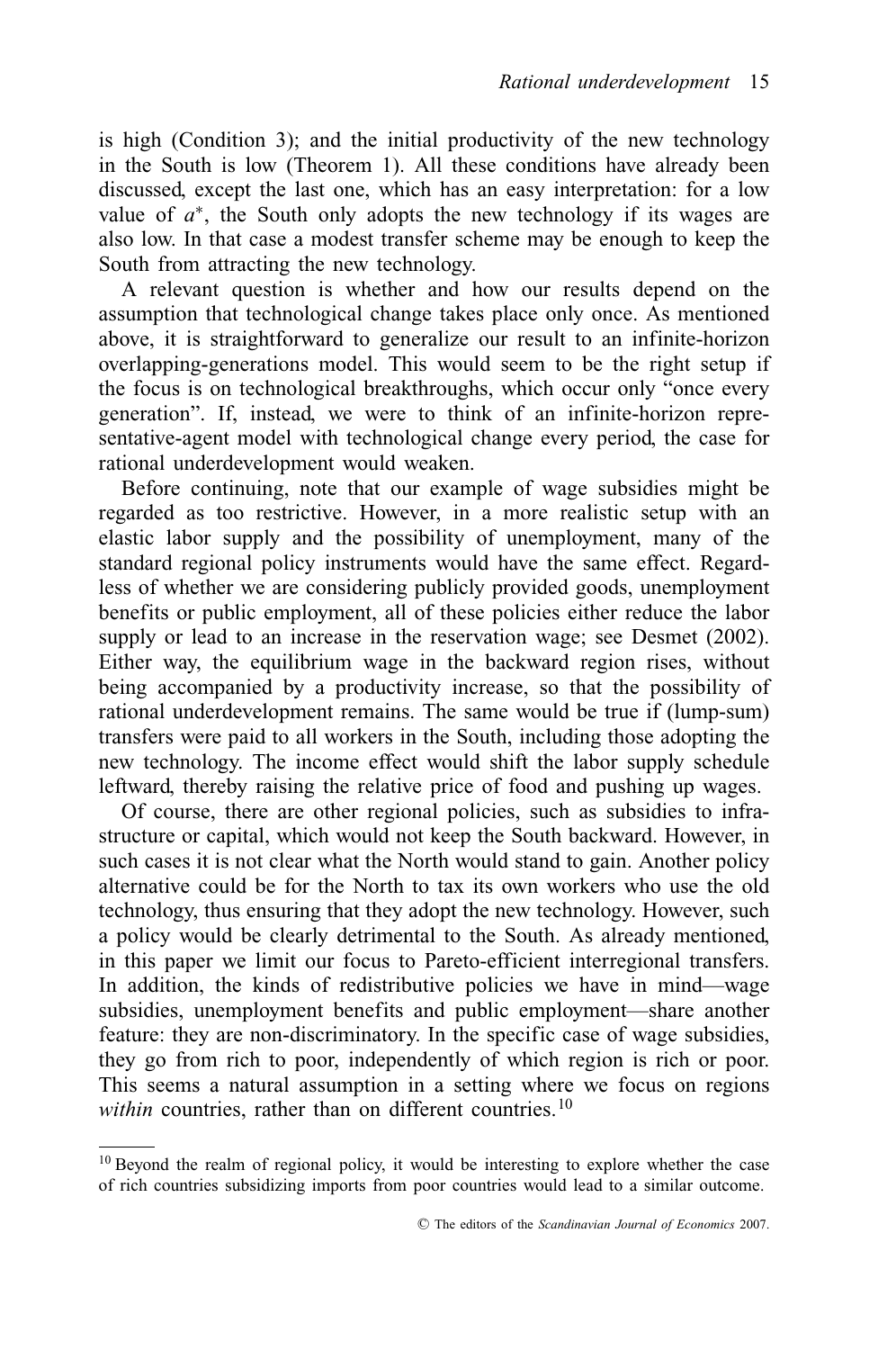## **IV. Some Numerical Illustrations**

Consider the following baseline case. Take the CRRA utility function  $v =$  $x^{1-\rho}/(1-\rho)$ . Following Mehra and Prescott (1985), we restrict values for *ρ* to be less than 10;<sup>11</sup> as a starting point we take  $\rho = 5$ . We choose GDP per capita in the rich region to be 50% higher than in the poor region, implying  $\mu = 0.6$ . This is reasonable based on data for 1996: in Italy GDP, per capita in the north was 79% higher than in the south; in Spain, the east had an advantage of 53% over the south; and in Belgium, the difference was 29% between the north and the south; cf. Eurostat (2000). U.S. figures from the Bureau of Economic Analysis are similar: in 1998 GDP per capita in Massachusetts was 72% above that of Mississippi.

We normalize  $A = 1$  and set  $A = 1.1$ . Comparing the South's adoption of the new technology with the North's, these figures imply an annual real productivity growth rate over a period of 25 years which is on average 1.6 percentage points higher in the South. This is roughly in line with differences in total factor productivity (TFP) growth rates across countries; see Young (1995). For the initial productivity of the new technology in the South we take  $a^* = 0.7$ ; this implies an annual productivity increase of around 2% if the South adopts the new technology. Following standard practice, we assume an annual real interest rate of 4%, which leads to an annual discount factor of around 0.96. If we think of new technologies as arising once every 25 years, this gives a value for *β* of 0.375. Finally, for want of a specific prior, we set the probability of the North adopting the new technology at  $p = 0.5$ .

Column (6) in Table 1 gives the set of redistribution policies  $\Gamma^{RU}$ consistent with rational underdevelopment. In the baseline case, rational underdevelopment occurs for transfers that reduce the North's relative income from 1.5 to a level ranging from 1.218 to 1.312. This corresponds to a 38% to 56% decrease in regional inequality. This reduction in inequality is substantial, though not unusual. Estimates for Canadian provinces in the 1980s find a figure of 44%; see Bayoumi and Masson  $(1995)$ .<sup>12</sup> The two extremes of our range of redistribution policies have an easy interpretation: 1.218 corresponds to the maximum level of redistribution acceptable to the North and 1.312 corresponds to the minimum level of redistribution acceptable to the South. Column (7) in Table 1 gives the tax rates in the North required to finance redistribution: to limit relative income to 1.218, we would need a tax rate of 8.5% in the North; to limit relative income to 1.312, that tax rate would drop to 5.4%.

<sup>&</sup>lt;sup>11</sup> Kandel and Stambaugh (1991) claim that larger values of  $\rho$  should not be ruled out. See Campbell (1999) for a summary of the empirical literature on the coefficient of risk aversion. <sup>12</sup> This is an upper bound.

<sup>C</sup> The editors of the *Scandinavian Journal of Economics* 2007.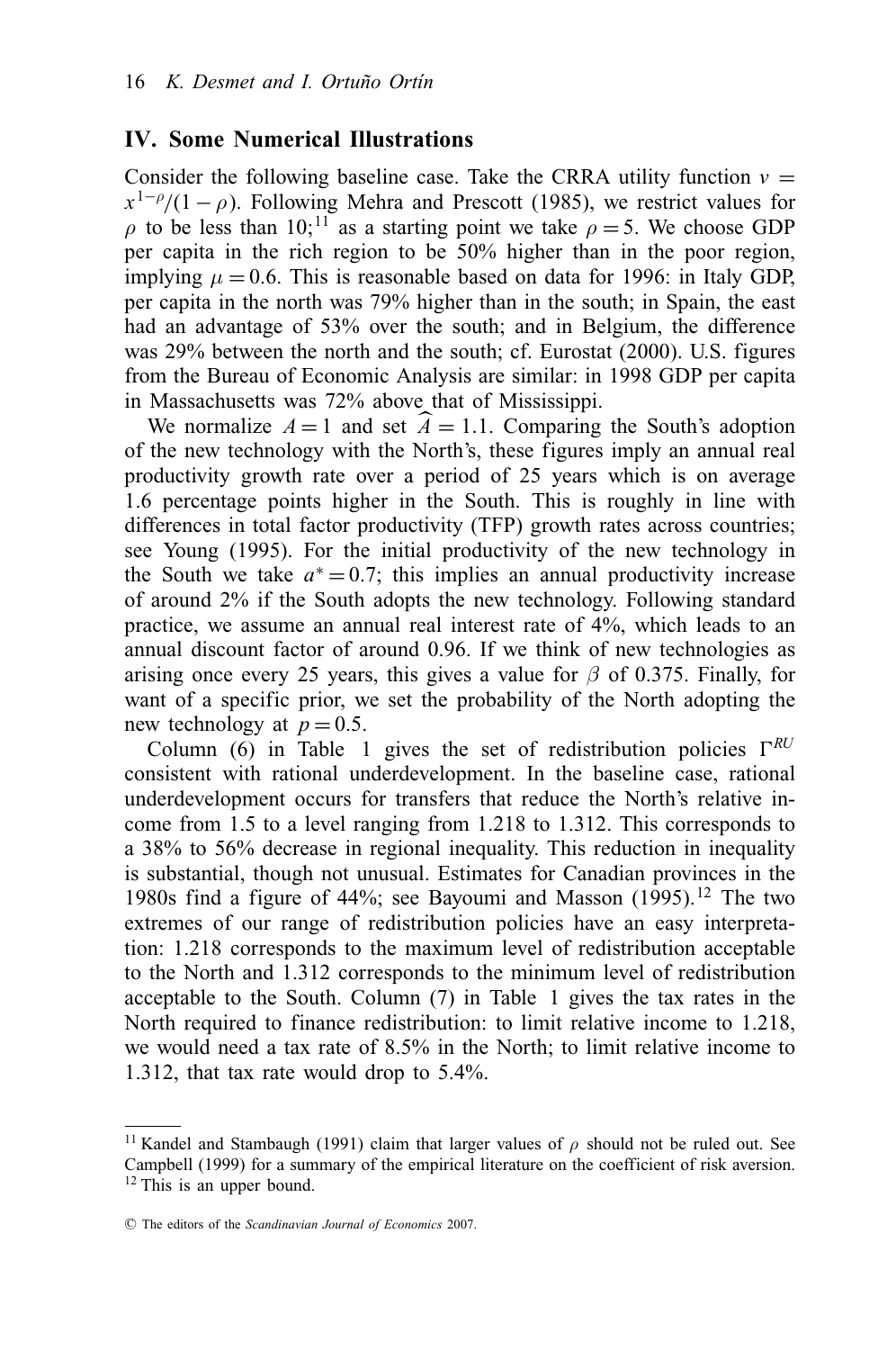| (1)                 | (2)                               | (3)                                | (4)              | (5)          | (6)                               | (7)                              |
|---------------------|-----------------------------------|------------------------------------|------------------|--------------|-----------------------------------|----------------------------------|
| Risk                | Discount                          | New                                | North            | Productivity | Rational                          | Tax rate                         |
| aversion            | factor                            | technology                         | adopts           | South        | underdevelopment                  | North                            |
| $\rho$              | $\beta$                           | $\widehat{A}$                      | $\boldsymbol{p}$ | $a^*$        | $\Gamma^{RU}[\alpha_1, \alpha_2]$ | $[t/w(\alpha_1), t/w(\alpha_2)]$ |
| $(1)$ Baseline case |                                   |                                    |                  |              |                                   |                                  |
| 5                   | 0.375                             | 1.10                               | 0.5              | 0.7          | 1.218, 1.312                      | 0.085, 0.054                     |
| (2) Risk aversion   |                                   |                                    |                  |              |                                   |                                  |
| 9                   | 0.375                             | 1.10                               | 0.5              | 0.7          | 1.128, 1.338                      | 0.117, 0.046                     |
| 3                   | 0.375                             | 1.10                               | 0.5              | 0.7          | 1.284, 1.292                      | 0.063, 0.061                     |
| $\overline{2}$      | 0.375                             | 1.10                               | 0.5              | 0.7          |                                   |                                  |
|                     | (3) Discount factor               |                                    |                  |              |                                   |                                  |
| 5                   | 0.3                               | 1.10                               | 0.5              | 0.7          | 1.251, 1.324                      | 0.074, 0.050                     |
| 5                   | 0.4                               | 1.10                               | 0.5              | 0.7          | 1.208, 1.309                      | 0.088, 0.055                     |
|                     |                                   | (4) Productivity of new technology |                  |              |                                   |                                  |
| 5                   | 0.375                             | $1.2\phantom{0}$                   | 0.5              | 0.7          | 1.269, 1.307                      | 0.068, 0.056                     |
| 5                   | 0.375                             | 1.4                                | 0.5              | 0.7          |                                   |                                  |
|                     |                                   | (5) Probability of North adopting  |                  |              |                                   |                                  |
| 5                   | 0.375                             | 1.10                               | 0.6              | 0.7          | 1.251, 1.327                      | 0.071, 0.050                     |
| 5                   | 0.375                             | 1.10                               | 0.4              | 0.7          | 1.181, 1.299                      | 0.097, 0.058                     |
|                     | (6) Initial productivity in South |                                    |                  |              |                                   |                                  |
| 5                   | 0.375                             | 1.10                               | 0.5              | 0.67         | 1.218, 1.411                      | 0.085, 0.025                     |
| 5                   | 0.375                             | 1.10                               | 0.5              | 0.73         | 1.218, 1.224                      | 0.085, 0.083                     |

**Table 1.** *Rational underdevelopment for different parameter values*

Transfers improve welfare for different reasons. We now analyze the relative merit of these different motives for our benchmark case. First, transfers may provide insurance if it decreases the real income differential between the two states of nature in the second period. In the absence of transfers, that differential is 0.212 in both the North and the South. Taking the range of transfer levels consistent with rational underdevelopment, it drops to between 0.032 and 0.033 in the North, and to between 0.025 and 0.026 in the South. This implies that both regions benefit from risk sharing. Second, transfers can lead to consumption smoothing if the difference between real income in the first period and expected real income in the second period goes down. In the North, the absolute value of that difference drops from 0.071 to a range between 0.016 and 0.017. In the South, it drops from 0.129 to a range between 0.014 and 0.015. As a result, there is greater consumption smoothing in both regions. Third, transfers may increase the discounted sum of expected real income in one of the two regions. Here, the South gains (with an increase from 0.598 to a range between 0.599 and 0.625), and the North loses (with a drop from 0.799 to a range between 0.761 and 0.787).

Although three forces are at the origin of the welfare gains from transfers, arguably risk sharing is more important than the others. On the one hand, if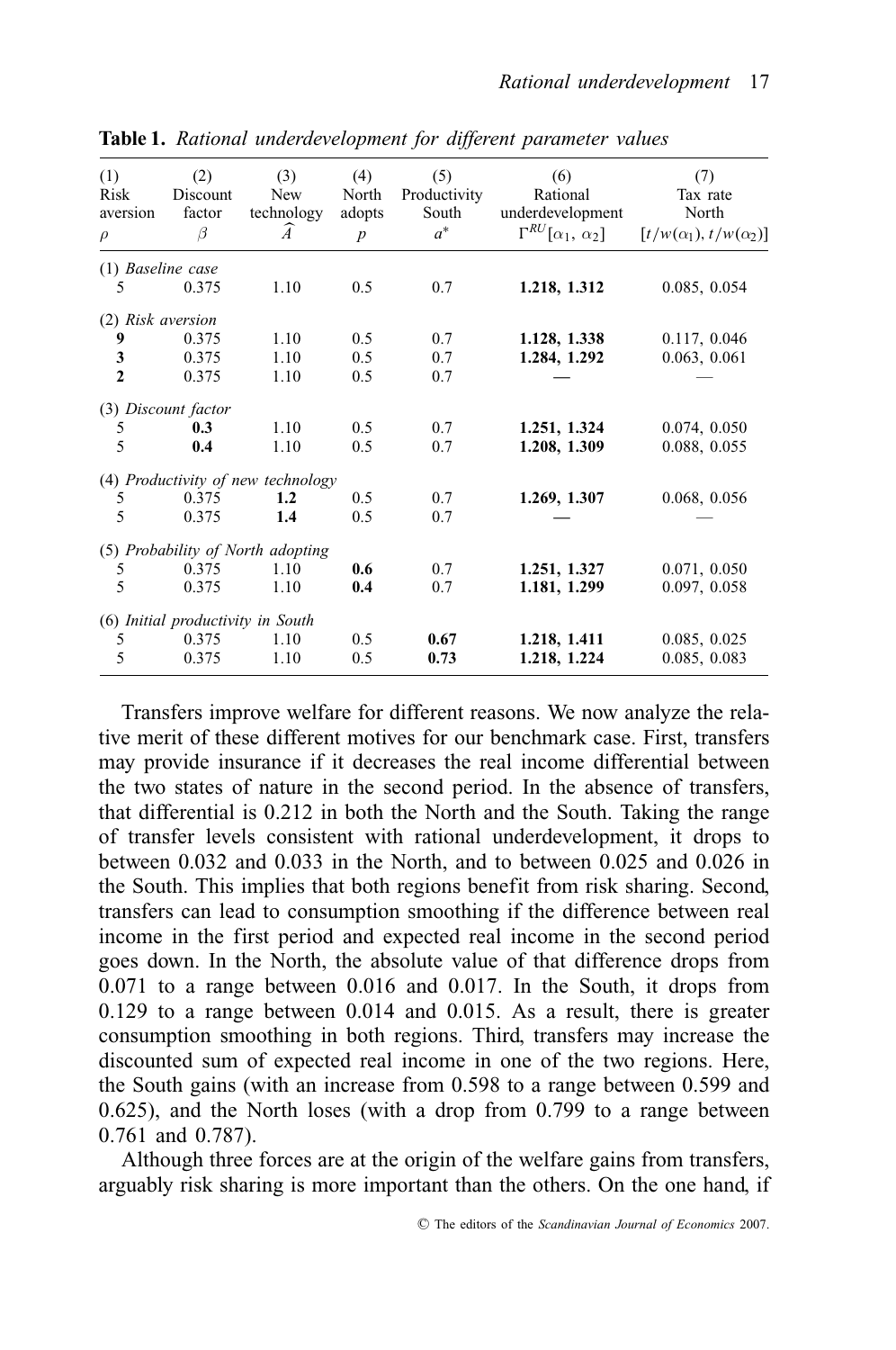consumption smoothing were the main force, it is likely that private capital markets would solve the issue. Moreover, our results go through in a world without consumption smoothing. To see this, consider a simplified oneperiod version of our model. At the beginning of the period, the North and the South decide on the level of redistribution  $\alpha$ . Using the same parameter values as in our benchmark case, it can be shown that we still get rational underdevelopment. On the other hand, if transfers increase the real expected income of one region, it must come at the expense of the other. Since consumption smoothing is not needed, and both regions cannot benefit from higher expected income, risk sharing emerges as an essential force. Of course, this does not imply that both regions are insuring themselves. For instance, it is possible that the North gets insurance from the South, in exchange for an increase in the South's expected real income.

As a robustness check, and to gain further insight into the role of the different parameters, we now look at some variations of the baseline case. As expected, higher risk aversion increases the range of redistribution policies consistent with rational underdevelopment. Changing the discount factor has contrary effects in North and South. A lower discount rate increases the relative importance of the first period, so that the North wants less redistribution (since it is worried about insuring itself in the second period) and the South wants more redistribution (since it is the poor region in the first period).

Greater technological progress makes rational underdevelopment less likely. Rational underdevelopment occurs when the South foregoes the chance of adopting the new technology in exchange for transfers. This stance becomes more costly for the South if the productivity gain from the new technology is large. As suggested above by Condition 2, in that case the North would also become less likely to underwrite Southern backwardness: if productivity gains are substantial, the North actually gains from the South adopting the new technology.

Not surprisingly, varying the probability that the new technology will locate in the North has an asymmetric effect on both regions. As it becomes more likely for the North to adopt the new technology, the South wants more insurance, and the North wants less. Finally, increasing the initial productivity of the new technology in the South limits the possibility of rational underdevelopment; it now takes larger transfers from the North to convince Southern workers not to switch to the new technology.

# **V. Concluding Remarks**

In this paper we have proposed a model that explains rational underdevelopment. Fiscal transfers raise wages in the backward region, thus reducing its chances to attract new technologies and take off. With high enough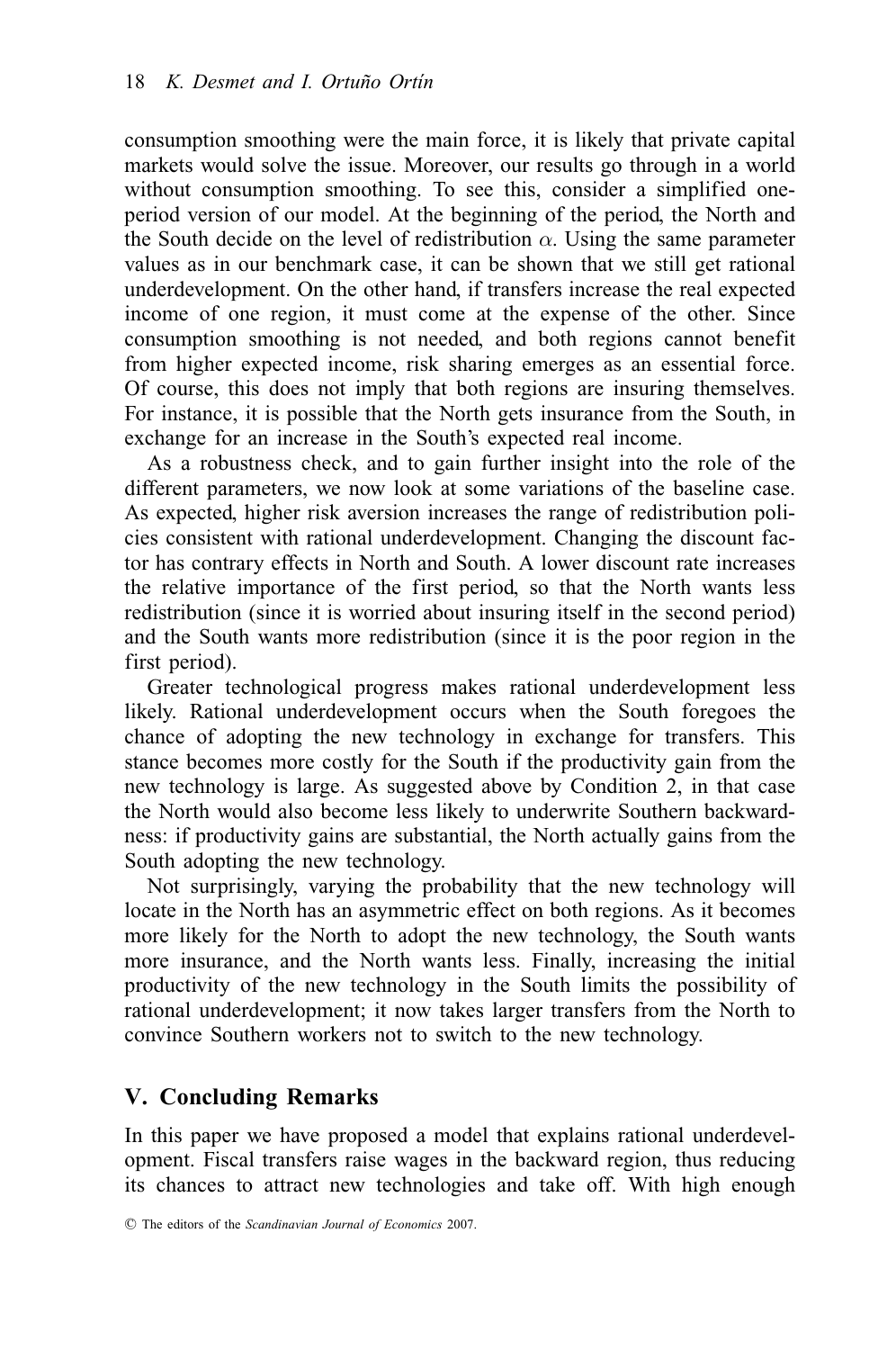transfers, the poor region is sure to remain backward. If this situation is stable, we have rational underdevelopment: the leading region pays transfers to ensure that it remains in the lead, and the lagging region accepts these transfers because it might not benefit from the new technology.

Although we have focused on the specific case of wage subsidies, we have argued that our result is much more general. Public employment, lump-sum transfers and unemployment benefits would all lead to similar outcomes. Of course, there are other policy instruments more likely to benefit backward regions. The European Union's structural funds, which subsidize infrastructure and human capital, might be an example. However, our model suggests that such transfers may be unsustainable, because it is unclear what the richer regions gain from such an arrangement.

#### **Appendix: Proof of Theorem 1**

Let  $\Omega$  be the set of possible redistribution schemes, i.e.,  $\Omega = [1, \mu/(1 - \mu)]$ . In the second period the South adopts the new technology if

$$
\alpha > \frac{A}{\mu a^*} - 1.
$$

To simplify the notation we drop "∗" throughout this appendix and write *a*. Let  $\alpha(a) \equiv A/(\mu a) - 1$ . Thus the function  $\alpha(a)$  gives the level of redistribution that makes the South indifferent between adopting the new technology and continuing to produce exclusively food. The set of redistributive policies for which the South does not adopt the new technology is:

$$
\Gamma(a) \equiv \{ \alpha \in \Omega : \alpha \le \alpha(a) \} = [1, \alpha(a)].
$$

Sometimes we just write  $\Gamma$ . Let  $\Gamma^c(a) \equiv \Omega/\Gamma(a)$ , i.e.,  $\Gamma^c(a)$  is the set of  $\alpha$  for which the South adopts the technology. This set is also an interval of the form  $\alpha(a)$ ,  $\mu/(1 - \mu)$ . Sometimes we write it as  $\Gamma^c$ . Recall that the expressions for the expected utilities were given by

$$
U(\alpha) = \begin{cases} U_y(\alpha) & \text{if } \alpha \in \Gamma^c \\ U_n(\alpha) & \text{if } \alpha \in \Gamma \end{cases}
$$

$$
U^*(\alpha) = \begin{cases} U_y^*(\alpha) & \text{if } \alpha \in \Gamma^c \\ U_n^*(\alpha) & \text{if } \alpha \in \Gamma. \end{cases}
$$

These functions are continuous everywhere in  $\Omega$  except possibly at  $\alpha(a)$  (see Figure 2). The strategy of the proof consists in showing that we can generate a situation similar to that in Figure 2.

*Step 1.*  $U_n(\alpha)$  *is strictly increasing and*  $U_n^*(\alpha)$  *is strictly decreasing.*  $U_n(\alpha)$  *is given by* 

$$
v\left(\frac{\alpha}{1+\alpha}A^{\mu}\right) + \beta \left[pv\left(\frac{\alpha}{1+\alpha}\widehat{A}^{\mu}\right) + (1-p)v\left(\frac{\alpha}{1+\alpha}A^{\mu}\right)\right],
$$

<sup>C</sup> The editors of the *Scandinavian Journal of Economics* 2007.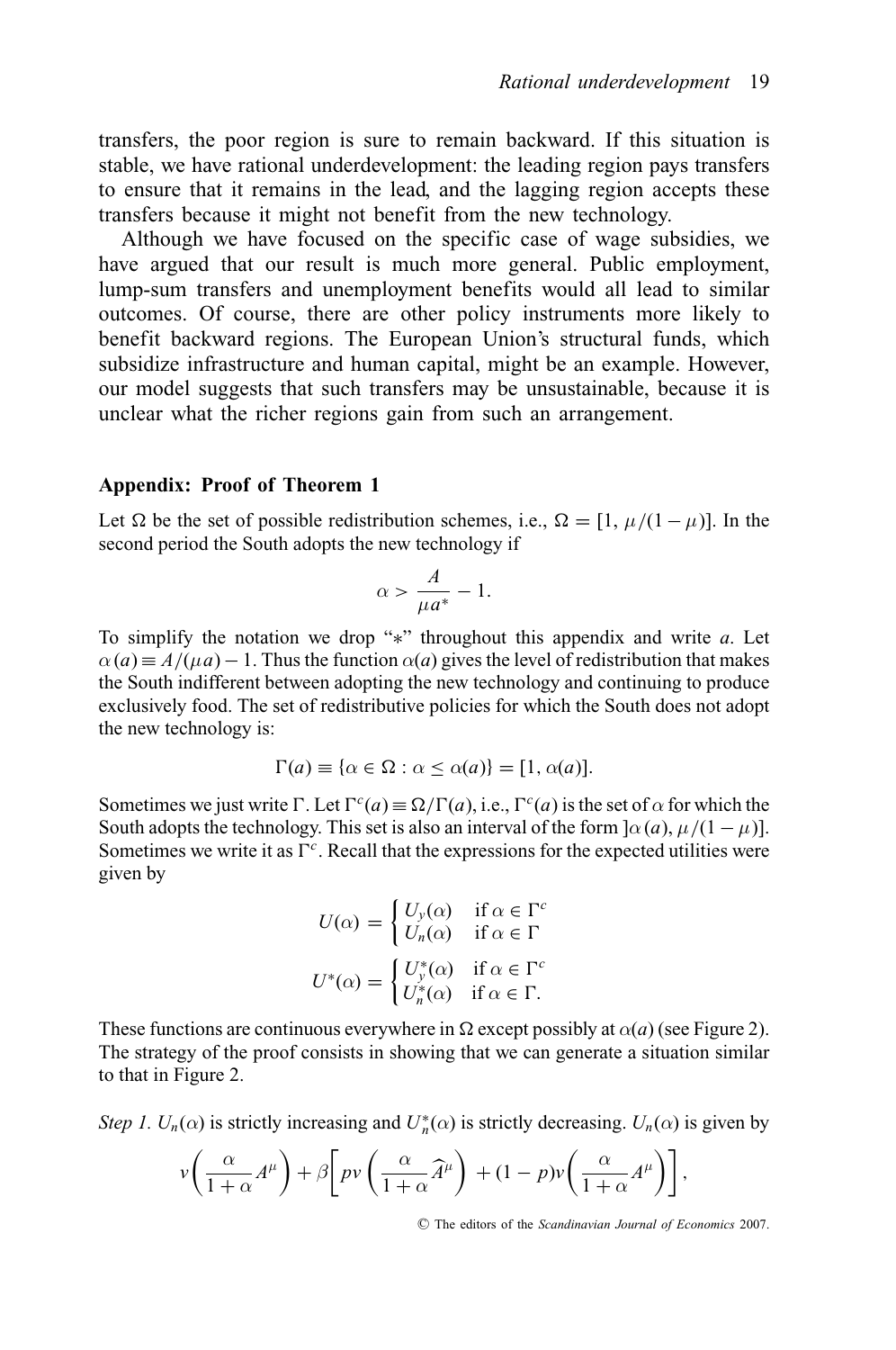

*Fig. A1*. Policies preferred by the North

which is, clearly, strictly increasing in  $\alpha$ .  $U_n^*(\alpha)$  is given by

$$
\nu\left(\frac{1}{1+\alpha}A^{\mu}\right) + \beta\bigg[p\nu\left(\frac{1}{1+\alpha}\widehat{A}^{\mu}\right) + (1-p)\nu\left(\frac{1}{1+\alpha}A^{\mu}\right)\bigg],
$$

which is, clearly, strictly decreasing in *α*.

*Step 2*. We construct a set  $P \subset \Gamma$  of redistribution policies that are preferred by the North to any policy in  $\Gamma^c$  (see Figure A1).

- (i) For  $\overline{a} \equiv A(1-\mu)/\mu$  we have  $\Gamma(\overline{a}) = [1, (1-\mu)/\mu]$ , i.e., the new technology is never adopted.
- (ii) We have

$$
U_n\left(\frac{\mu}{1-\mu}\right) = u(\mu A^{\mu}) + \beta \left[pu(\mu \widehat{A}^{\mu}) + (1-p)u(\mu A^{\mu})\right]
$$

and

$$
U_{\mathcal{Y}}\left(\frac{\mu}{1-\mu}\right) = u(\mu A^{\mu}) + \beta [p \ u \left(\mu \widehat{A}^{\mu}\right) + (1-p)u\big((1-\mu)\widehat{A}^{\mu}\big)],
$$

so that  $U_n(\mu/(1 - \mu)) > U_y(\mu/(1 - \mu))$  if  $p < 1$ ,  $\beta > 0$  and  $\mu/(1 - \mu)$  $(\widehat{A}/A)^{\mu}$ . This corresponds to Conditions 1 and 2, so that  $U_n(\mu/(1-\mu))$  >  $U_{\nu}(\mu/(1-\mu)).$ 

<sup>C</sup> The editors of the *Scandinavian Journal of Economics* 2007.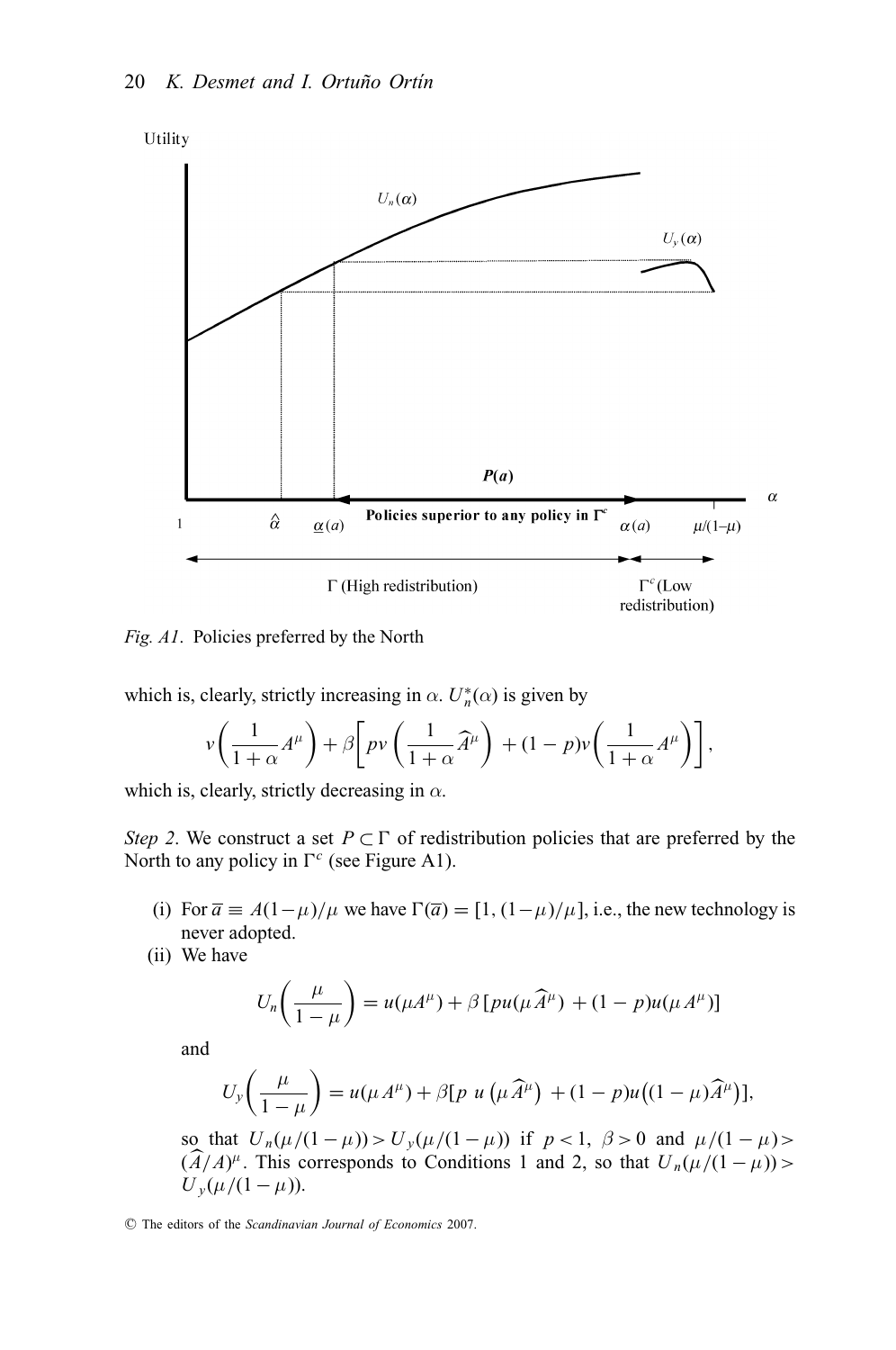- (iii) By the previous two points and by continuity of  $U_n$ ,  $U_v$  and  $\alpha$ (*a*), there exists  $\tilde{a}$  >  $\overline{a}$  close enough to  $\overline{a}$  such that  $U_n(\alpha(\overline{a})) > U_\nu(\alpha)$  for all  $\alpha \in [\alpha(\overline{a}), \mu/(1-\mu)].$
- (iv) Let  $z = \max_{\alpha \in [\alpha(\vec{a}), \mu/(1-\mu)]} U_y(\alpha)$ . By continuity of  $U_y(\alpha)$  the value *z* is well defined. Let  $\alpha(\tilde{a})$  be the solution to

$$
z=U_n(\alpha)
$$

and if  $z < U_n(\alpha)$  for all  $\alpha \in \Omega$ , we set  $\alpha(\widetilde{a}) = 1$ . Since  $U_n(\alpha)$  is strictly increasing  $\alpha(\tilde{a})$  is well defined.

Let  $P(\tilde{a}) \equiv \{\alpha : \underline{\alpha}(\tilde{a}) \leq \alpha \leq \alpha(\tilde{a})\}$ . By construction  $P(\tilde{a}) \subset \Gamma(\tilde{a})$ . Moreover,  $P(\tilde{a})$ is non-empty. To see this, it suffices to show that  $\alpha(\tilde{a}) < \alpha(\tilde{a})$ . This is immediate, given that  $U_n(\alpha)$  is strictly increasing and given that  $U_n(\alpha(\tilde{a})) > U_\nu(\alpha)$  for all  $\alpha \in$  $[\alpha(\tilde{a}), \mu/(1 - \mu)]$ . It is also clear that for any  $\alpha \in P(\tilde{a})$  we have  $U_n(\alpha) \ge U_y(\alpha')$  for all  $\alpha' \in \Gamma(\tilde{a})$ . Thus, the transfer selections in  $P(a)$  are **Dental** enterption for the North to the  $\alpha' \in \Gamma^c(\tilde{a})$ . Thus, the transfer schemes in *P*(*a*) are Pareto superior for the North to the transformation of the North to the Santha degree of the particle of the transfer schemes for which the Slamb transfers schemes for which the South adopts the new technology. Note that the North is (weakly) better off under  $\alpha \in P(\tilde{a})$  than under zero transfers, i.e., all the policies in  $P(\tilde{a})$  are also individually rational for the North.

Recall that  $\hat{\alpha}$  satisfies  $U_n(\hat{\alpha}) = U_{\nu}(\mu/(1 - \mu))$ . It is not difficult to see that for *a* small enough, the value  $\alpha$ (*a*) approaches  $\mu/(1 - \mu)$  and  $\alpha$ (*a*) approaches  $\hat{\alpha}$  (see Figure A1), i.e.:

$$
\lim_{a \to \left(\frac{A(1-\mu)}{\mu}\right)^+} \underline{\alpha}(a) = \widehat{\alpha}
$$

and

$$
\lim_{a \to \left(\frac{A(1-\mu)}{\mu}\right)^+} \alpha(a) = \frac{\mu}{1-\mu}.
$$

The idea is simple; when *a* approaches (from the right) its lowest possible value, the South almost never adopts the new technology and the set  $P(a)$  approaches the set of all *α*'s such that  $U_n(\alpha) > U_{\nu}(\mu/(1 - \mu))$ . The lower bound of this set is  $\hat{\alpha}$  and the upper bound is  $\mu/((1 - \mu))$ . Given that  $\hat{\alpha} < \alpha(\vec{a})$  and  $\mu/(1 - \mu) > \alpha(\vec{a})$ , and given that  $P(\vec{a})$ is non-empty, it is clear that for *a* small enough, *P*(*a*) is non-empty.

*Step 3.* We construct, in a parallel way to Step 2 for the North, a set *P*<sup>∗</sup> ⊂  $\Gamma$  of redistribution policies that are preferred by the South to any policy in  $\Gamma^c$  (see Figure A2).

- (i) Condition 3 implies that  $U_n^*(1) > U_y^*(\mu/(1-\mu))$ . Step 1 showed that  $U_n^*(\alpha)$  is strictly decreasing in  $\alpha$ . Hence, and by continuity of  $U_n^*$ ,  $U_y^*$  and  $\alpha(a)$ , there exists  $a' > \overline{a} \equiv A(1-\mu)/\mu$  close enough to  $\overline{a}$  such that  $U_n^*(1) > U_y^*(\alpha)$  for all  $α ∈ [α(a'), μ/(1 – μ)].$
- (ii) Let  $z = \max_{\alpha \in [\alpha(\alpha'), \mu/(1-\mu)]} U_y^*(\alpha)$ . By continuity of  $U_y^*(\alpha)$  the value *z* is well defined. Let  $\overline{\alpha}(a')$  be the solution to

$$
z=U_n^*(\alpha).
$$

Since  $U_n^*(\alpha(a')) < U_y^*(\alpha(a'))$ , since  $U_n^*(\alpha)$  is strictly decreasing, and since  $U_n^*(1) > z$ , we can conclude that  $\overline{\alpha}(a')$  is well defined.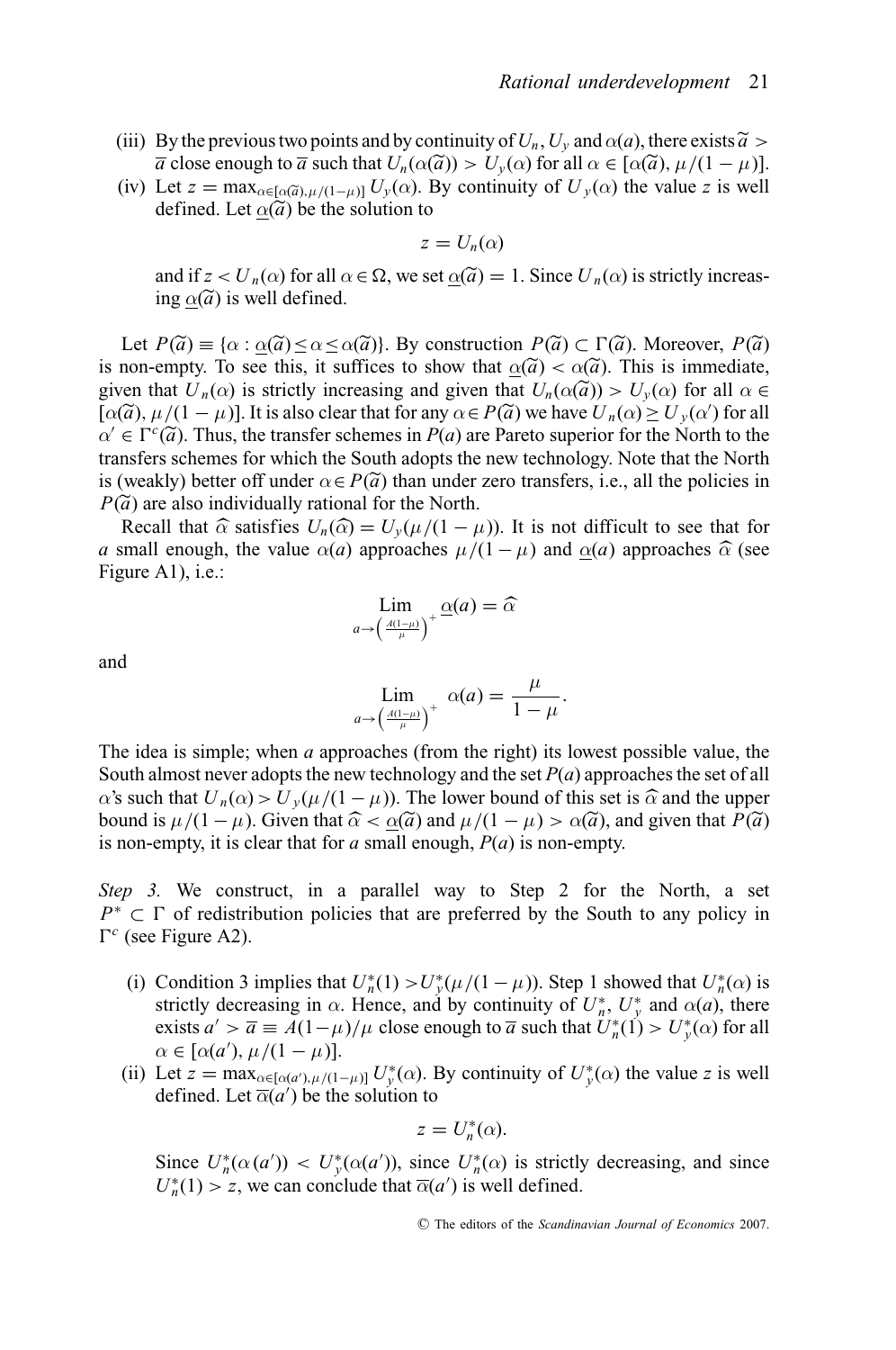

*Fig. A2*. Policies preferred by the South

Let  $P^*(a') \equiv \{\alpha : 1 \le \alpha \le \overline{\alpha}(a')\}$ . By construction  $P^*(a') \subseteq \Gamma(a')$ . Moreover,  $P^*(a')$  is non-empty. To see this, it suffices to show that  $\overline{\alpha}(a') < 1$ . This is immediate, given that  $z < U_n^*(1)$ . It is also clear that for any  $\alpha \in P^*(a')$  we have  $U_n^*(\alpha) \ge$ *U*<sup>\*</sup><sub>*y*</sub>( $\alpha'$ ) for all  $\alpha' \in \Gamma^c(a')$ . Thus, the transfer schemes in *P*<sup>\*</sup>(*a*) are Pareto superior for the South to the transfers schemes for which the South adopts the new technology. Note that the South is (weakly) better off under  $\alpha \in P^*(a')$  than under zero transfers, i.e., all the policies in *P*(*a*<sup>'</sup>) are also individually rational for the South. Recall that  $\hat{\alpha}^*$ satisfies  $U_n^* (\hat{\alpha}^*) = U_y^* (\mu/(1-\mu))$ . It is not difficult to see that for *a* small enough, the value  $\alpha(a)$  approaches  $\mu/(1 - \mu)$  and  $\overline{\alpha}(a)$  approaches  $\widehat{\alpha}^*$  (see Figure A2), i.e.:

$$
\lim_{t\to \left(\frac{A(1-\mu)}{\mu}\right)^+}\overline{\alpha}(a)=\widehat{\alpha}^*.
$$

*a*→

Given that  $\hat{\alpha}^* > \overline{\alpha}(a')$  and given that  $P^*(a')$  is non-empty, it is clear that for *a* small enough the set *P*∗(*a*) is non-empty.

*Step 4.* We want to show that for *a* small enough the set  $R(a) \equiv P(a) \cap P^*(a)$  is not empty. Recall that *P*(*a*) is given by the interval  $[\alpha(a), \alpha(a)]$  and *P*<sup>\*</sup>(*a*) is given by the interval  $[1, \overline{\alpha}(a)]$ , and for *a* small enough these intervals are not empty: We showed that  $\lim_{a \to (A(1-\mu)/\mu)^+} \underline{\alpha}(a) = \widehat{\alpha}$  and  $\lim_{a \to (A(1-\mu)/\mu)^+} \overline{\alpha}(a) = \widehat{\alpha}^*$ . Thus, for *a* small enough,  $R(a)$  is not empty if  $\hat{\alpha} < \hat{\alpha}^*$ , and this inequality is just Condition 3. Since  $R(a) \subseteq \Gamma^{RU}(a)$  we have that, for *a* small enough,  $\Gamma^{RU}(a)$  is not empty. This concludes the proof.

<sup>C</sup> The editors of the *Scandinavian Journal of Economics* 2007.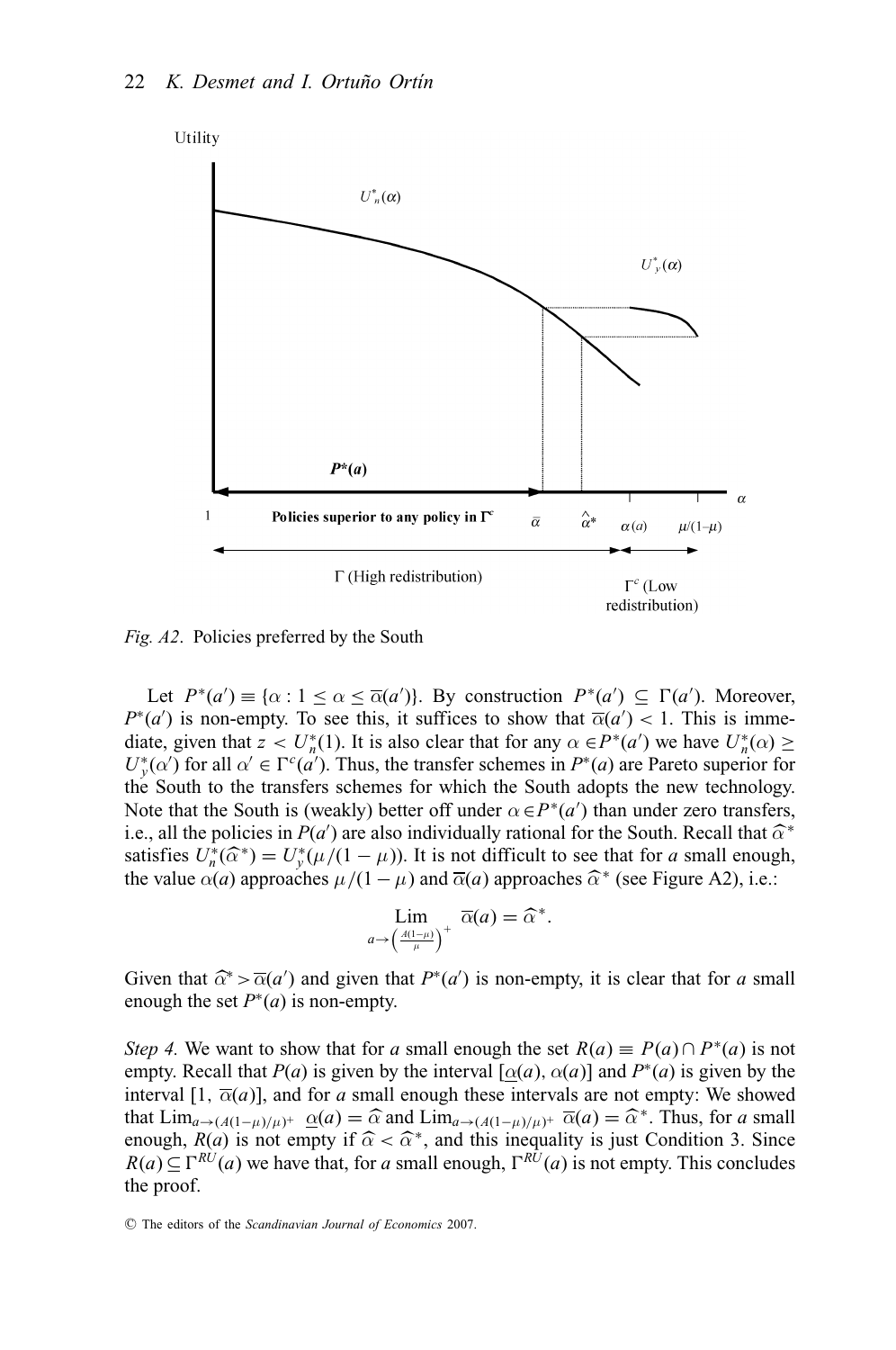## **References**

- Akerlof, G. A., Rose, A. K., Yellen, J. L., Hessenius, H., Dornbusch, R. and Guitian, M. (1991), East Germany in from the Cold: The Economic Aftermath of Currency Union, *Brookings Papers on Economic Activity 1991*, 1–105.
- Alesina, A. and Perotti, R. (1998), Economic Risk and Political Risk in Fiscal Unions, *Economic Journal 108*, 989–1009.
- Alesina, A., Danninger, S. and Rostagno, M. V. (1999), Redistribution through Public Employment: The Case of Italy, NBER Working Paper no. 7387.
- Bayoumi, T. and Masson, P. R. (1995), Fiscal Flows in the United States and Canada: Lessons for Monetary Union in Europe, *European Economic Review 39*, 253–274.
- Boltho, A., Carlin, W. and Scaramozzino, P. (1997), Will East Germany Become a New Mezzogiorno?, *Journal of Comparative Economics 24*, 241–264.
- Bolton, P. and Roland, G. (1997), The Breakup of Nations: A Political Economy Analysis, *Quarterly Journal of Economics 112*, 1057–1090.
- Brezis, E. S., Krugman, P. R. and Tsiddon, D. (1993), Leapfrogging in International Competition: A Theory of Cycles in National Technological Leadership, *American Economic Review 83*, 1211–1219.
- Brunello, G., Lupi, C. and Ordine, P. (2001), Widening Differences in Italian Regional Unemployment, *Labour Economics 8*, 103–129.
- Campbell, J. Y. (1999), Asset Prices, Consumption, and the Business Cycle, in J. B. Taylor and M. Woodford (eds.), *Handbook of Macroeconomics*, *Vol. 1c*, Elsevier, Amsterdam.
- Desmet, K. (2002), A Simple Dynamic Model of Uneven Development and Overtaking, *Economic Journal 112*, 894–918.
- Eurostat (2000), *Regions: Statistical Yearbook 1999*, Office for Official Publications of the European Communities, Luxembourg.
- Faini, R. (1995), Stesso Lavoro Diverso Salario?, in F. Galimberti, F. Giavazzi, A. Penati and G. Tabellini (eds.), *Nuove Frontiere della Politica Economica*, Il Sole 24 Ore, Milan.
- Kandel, S. and Stambaugh, R. F. (1991), Asset Returns and Intertemporal Preferences, *Journal of Monetary Economics 27*, 39–71.
- Krugman, P. (1987), The Narrow Moving Band, the Dutch Disease, and the Competitive Consequences of Mrs. Thatcher: Notes on Trade in the Presence of Dynamic Scale Economies, *Journal of Development Economics 27*, 41–55.
- Leontieff, W. (1936), Note on the Pure Theory of Capital Transfer, in *Explorations in Economics: Notes and Essays Contributed in Honor of F. W. Taussig*, McGraw-Hill, New York.
- Matsuyama, K. (1992), Agricultural Productivity, Comparative Advantage, and Economic Growth, *Journal of Economic Theory 58*, 317–334.
- Mehra, R. and Prescott, E. C. (1985), The Equity Premium: A Puzzle, *Journal of Monetary Economics 15*, 145–161.
- Myers, G. M. (1990), Optimality, Free Mobility, and the Regional Authority in a Federation, *Journal of Public Economics 43*, 107–121.
- Paci, R. and Sabo, A. (1998), The Empirics of Regional Economic Growth in Italy, 1951– 1993, *Rivista Internazionale di Scienze Economiche e Commerciali 45*, 515–542.
- Padoa Schioppa, F. K. and Basile, R. (2002), Unemployment Dynamics of the "Mezzogiornos of Europe": Lessons for the Mezzogiorno of Italy, CEPR Discussion Paper no. 3594.
- Persson, T. and Tabellini, G. (1996a), Federal Fiscal Constitutions: Risk Sharing and Moral Hazard, *Econometrica 64*, 623–646.
- Persson, T. and Tabellini, G. (1996b), Federal Fiscal Constitutions: Risk Sharing and Redistribution, *Journal of Political Economy 104*, 979–1009.